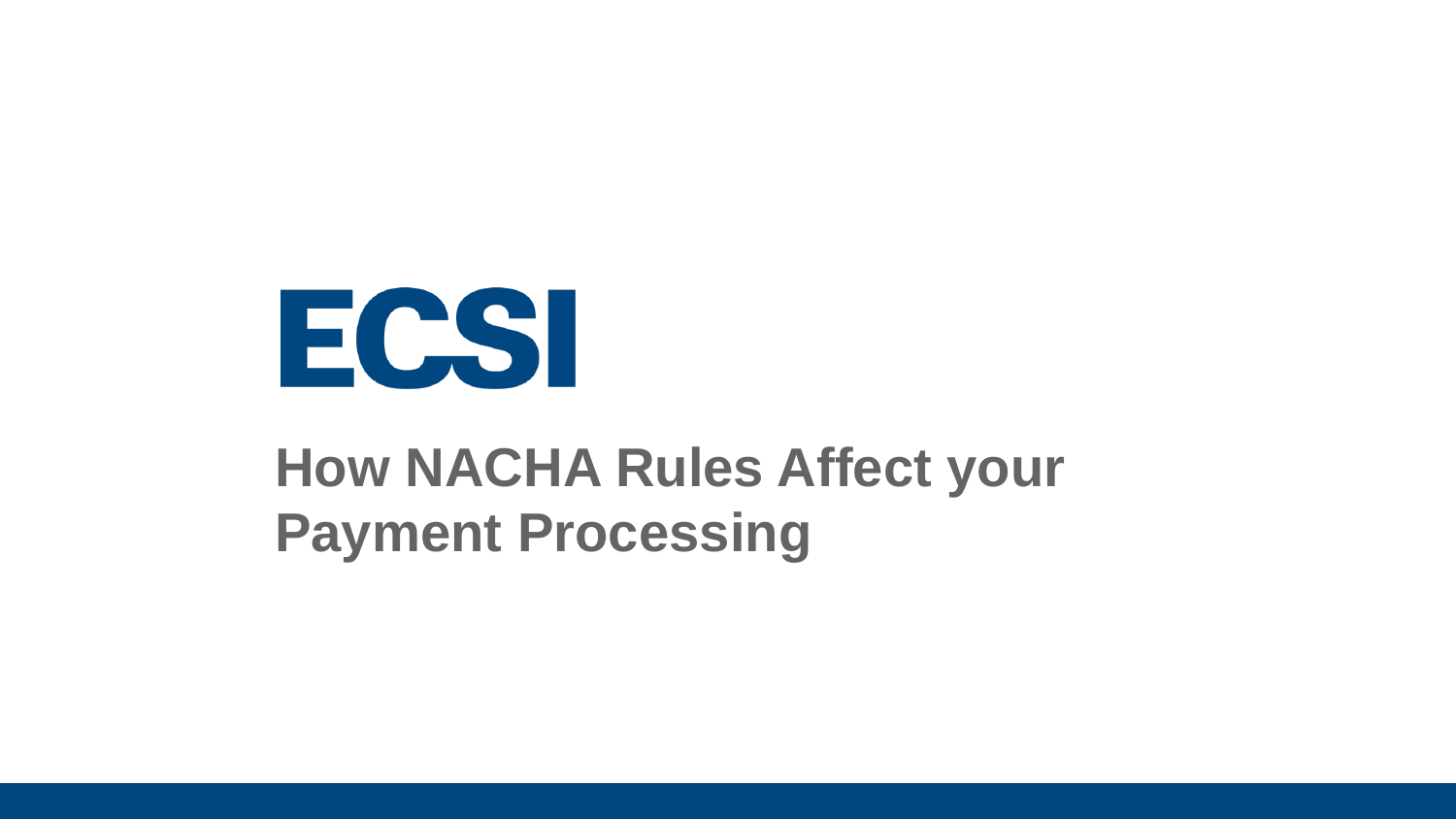### **Introductions**



#### **Lori Carbonara ECSI** *Sr. Director, Product and Program Management*

#### **Julia Norwood**

**ECSI** 

*Product Manager, Payments and Refunds*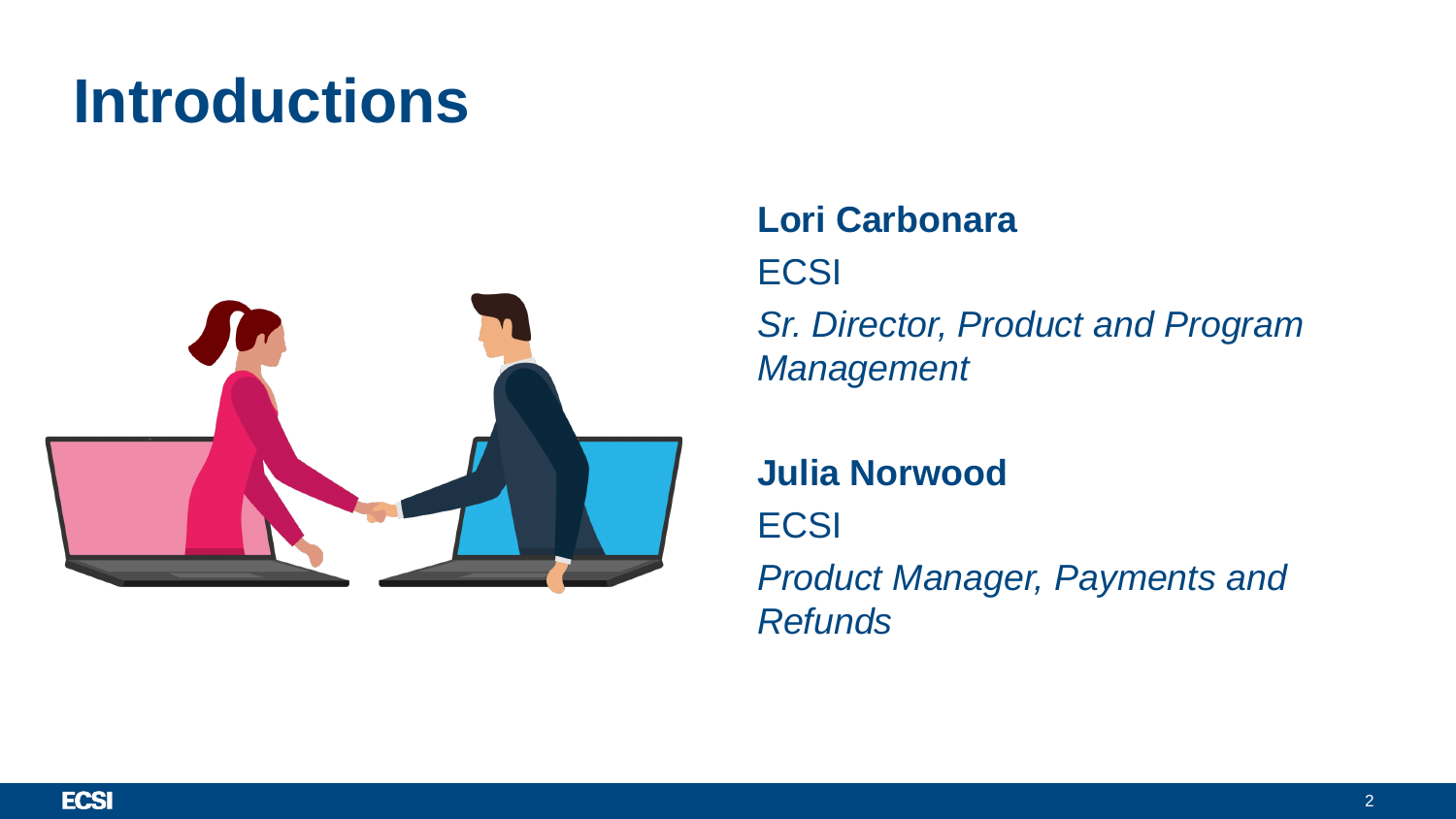# **NACHA Background**

NACHA, National Automated Clearing House Association established in 1974

- ❖ NACHA manages and administers the rules for the ACH payment networks:
	- $\sqrt{\phantom{a}}$  Facilitates private-sector Operating Rules for ACH payments
	- $\sqrt{ }$  Define Roles and Responsibilities of ACH Network participants
	- $\sqrt{ }$  Defines and Enforces the Rules for ACH payments
	- $\sqrt{ }$  Provides Education and Certification
- ◆ ACH Network provides businesses and consumers with a secure and efficient method to send and receive electronic payments:
	- $\sqrt{ }$  Connects all 12,000 US financial institutions
	- $\sqrt{ }$  Moves Money and Information directly from one Bank Account to another Bank Account
	- $\sqrt{ }$  ACH Transactions include Direct Deposit and Direct Payment
	- $\sqrt{ }$  ACH Transactions include One-Time and Recurring Payments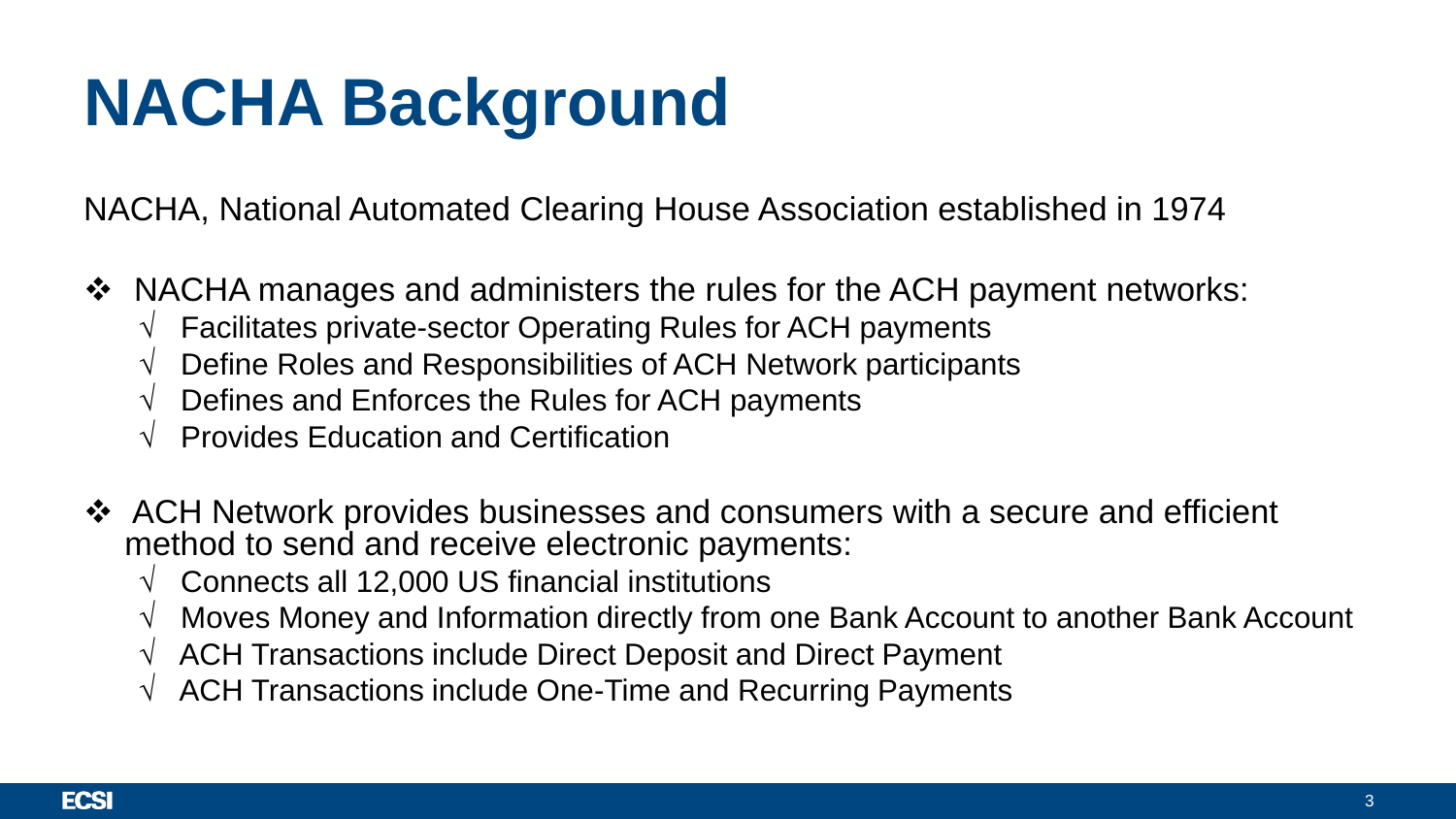#### **New NACHA Rules:** Fraud Detection & Data Security

- ❖ Supplementing Fraud Detection Standards for WEB Debits **effective March 19, 2021**
- ❖ Supplementing Data Security Requirements:
	- Phase 1 **effective June 30, 2021** for Originators and Third-Parties with ACH **volume greater than 6 million in 2019**
	- Phase 2 **effective June 30, 2022** for Originators and Third-Parties with ACH **volume greater than 2 million in 2020**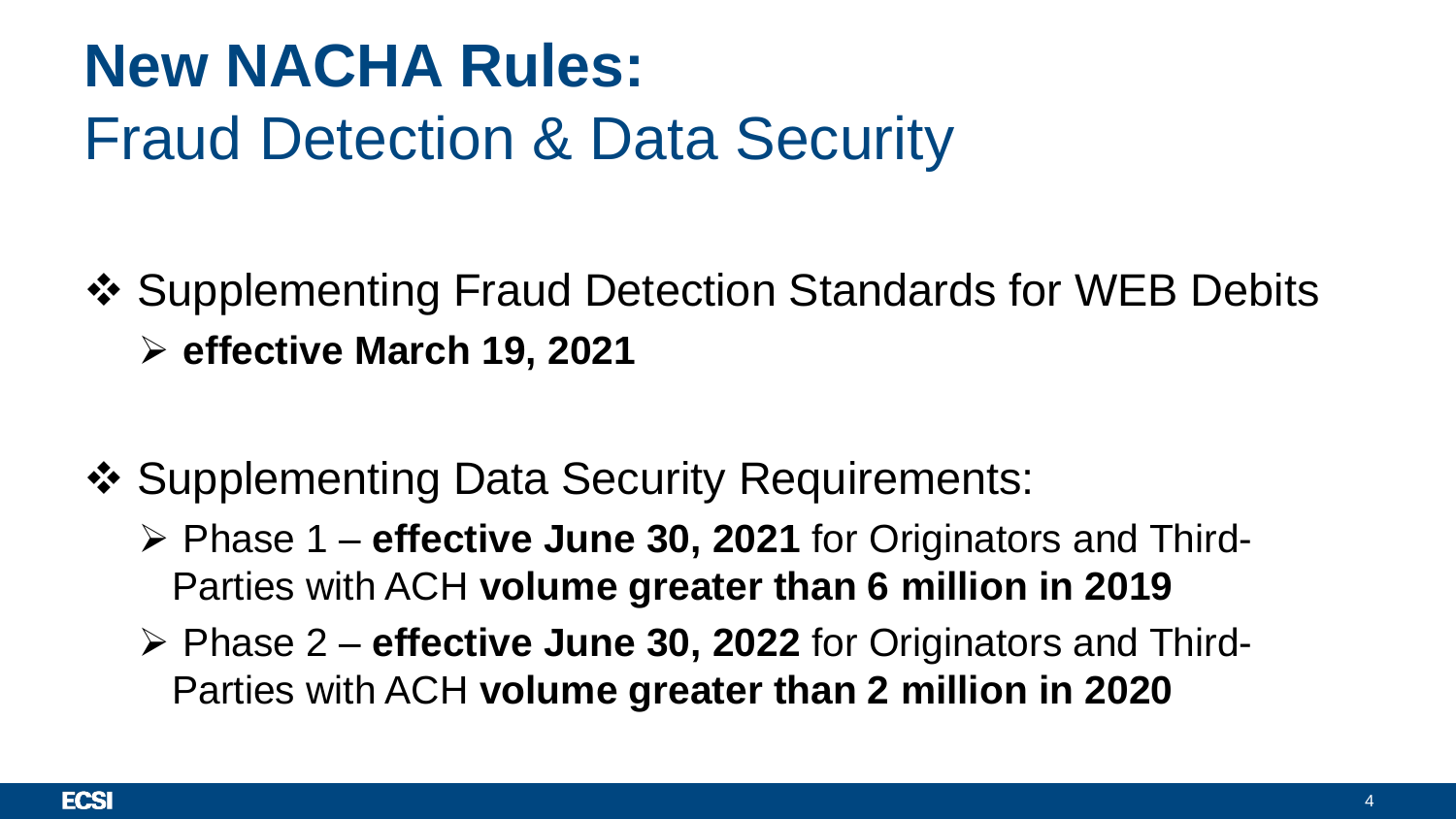# **COVID Relief NACHA Operating Rules**

Due to the impact of the coronavirus pandemic, NACHA announced relief from a variety of requirements of the NACHA Operating Rules.

- ACH Operations Bulletin #7-2020, October 19, 2020
	- ❖ Supplementing Fraud Detection Standards for WEB Debits
		- $\triangleright$  effective date March 19, 2021
		- $\triangleright$  Rule will not be enforced for an additional period of one year from effective date

#### ❖ Supplementing Data Security Requirements:

- $\triangleright$  Phase 1 effective date June 30, 2021
- $\triangleright$  Rule will not be enforced for an additional period of one year from effective date
- $\triangleright$  Phase 2 effective date June 30, 2022
- $\triangleright$  Rule will not be enforced for an additional period of one year from effective date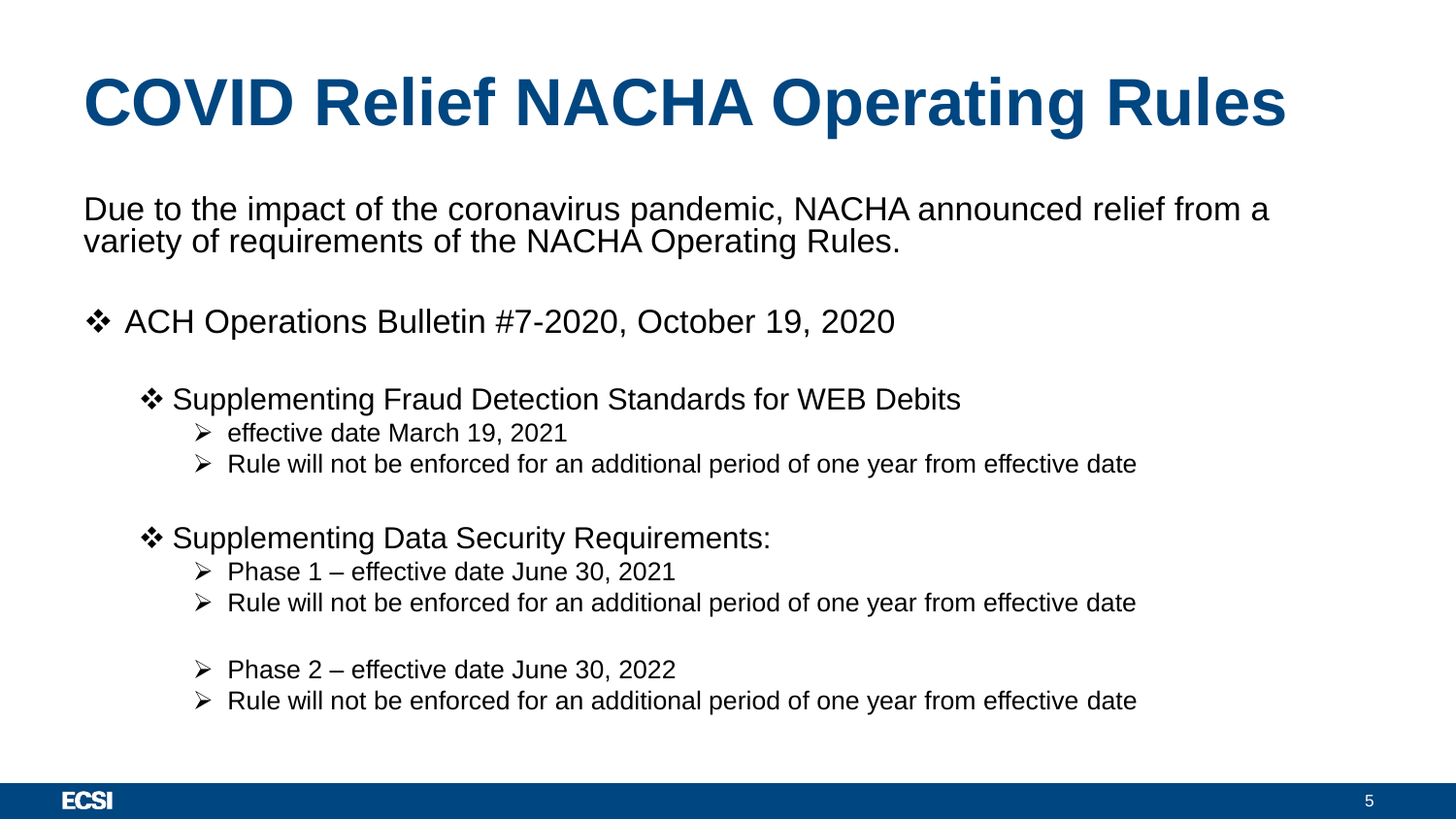### **Need for Fraud Detection & Data Security**

Invalid Routing Number, Incorrect or Closed Account Number Risks

- ❖ Costs Resources, Money & Relationships
	- **▶ Payroll Delays**
	- ACH Reversals and ACH Recalls
	- Vendor Payment Delays
	- Accounts Receivable Delays
	- $\triangleright$  NSFs, Returns

#### Account Information Exposure Risks

- Costs Resources, Fines & Reputation
	- Unauthorized Use of Account Data
	- Potential Data Breach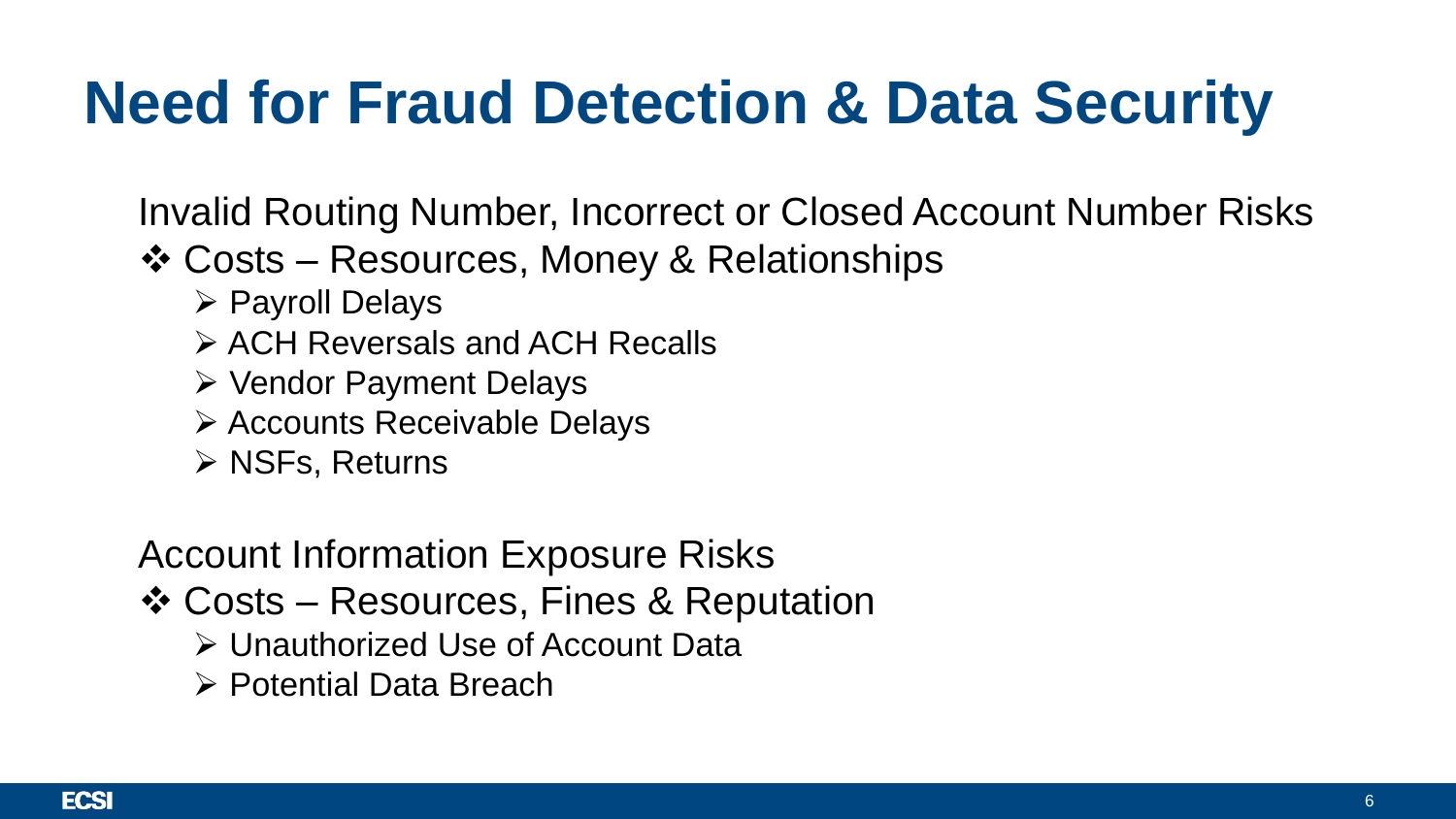#### **2020 YoY Growth**

**8.2%** - Transaction Volume



**26.8 Billion** ACH Transactions = **\$61.9 Trillion**

• 15.2B ACH Debit

• 11.6B ACH Credit

**2019 24.7 Billion** ACH Transactions = **\$55.8 Trillion**



### **10.2%** - Dollar Value **Network Volume**

Increased by more than **1 BILLION EVERY YEAR** for the last 6 years

#### **Network Value**

increased by more than **1 TRILLION EVERY YEAR** for

the last 8 years

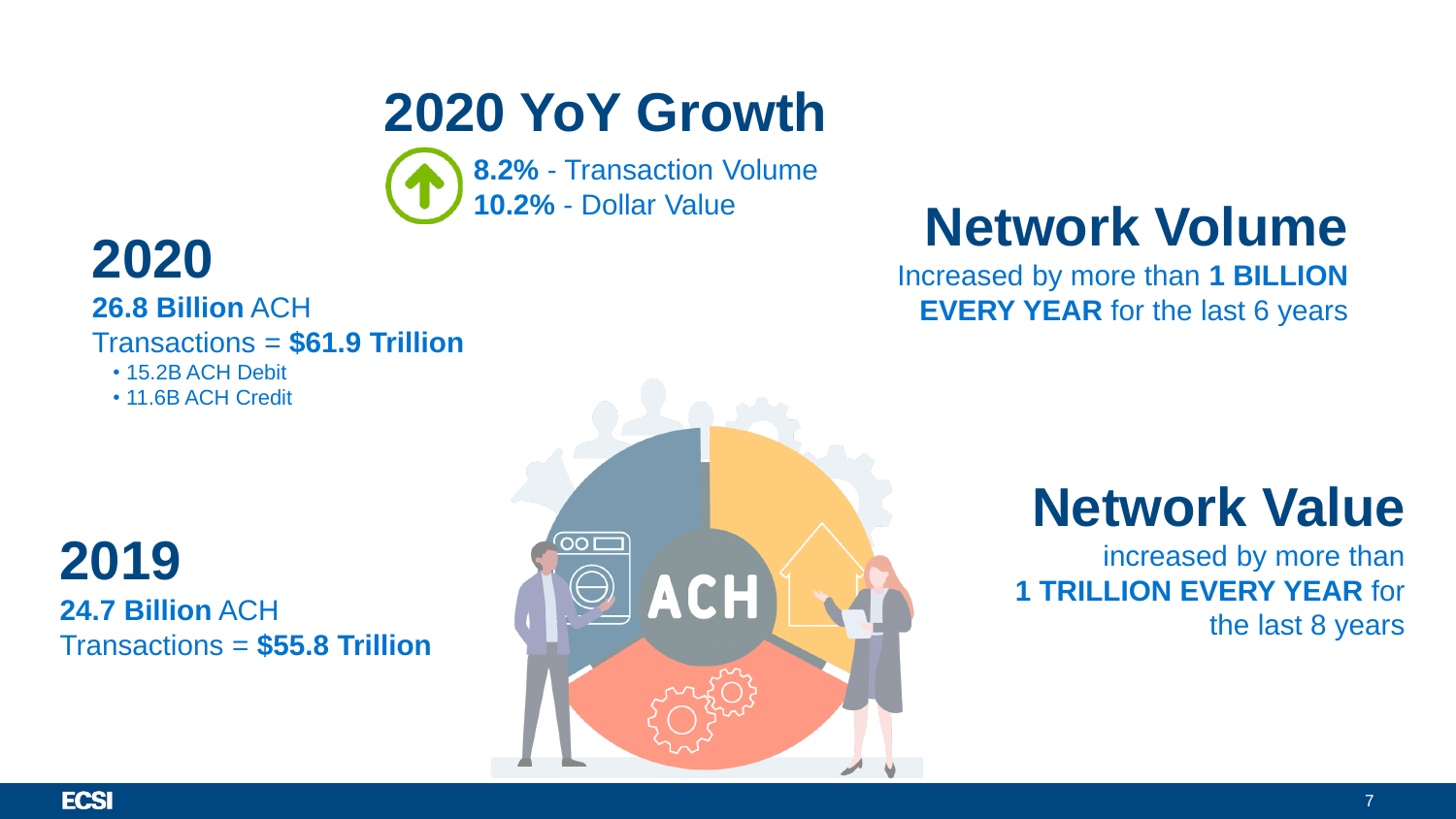#### **SUPPLEMENTING FRAUD DETECTION STANDARDS FOR WEB DEBIT ENTRIES**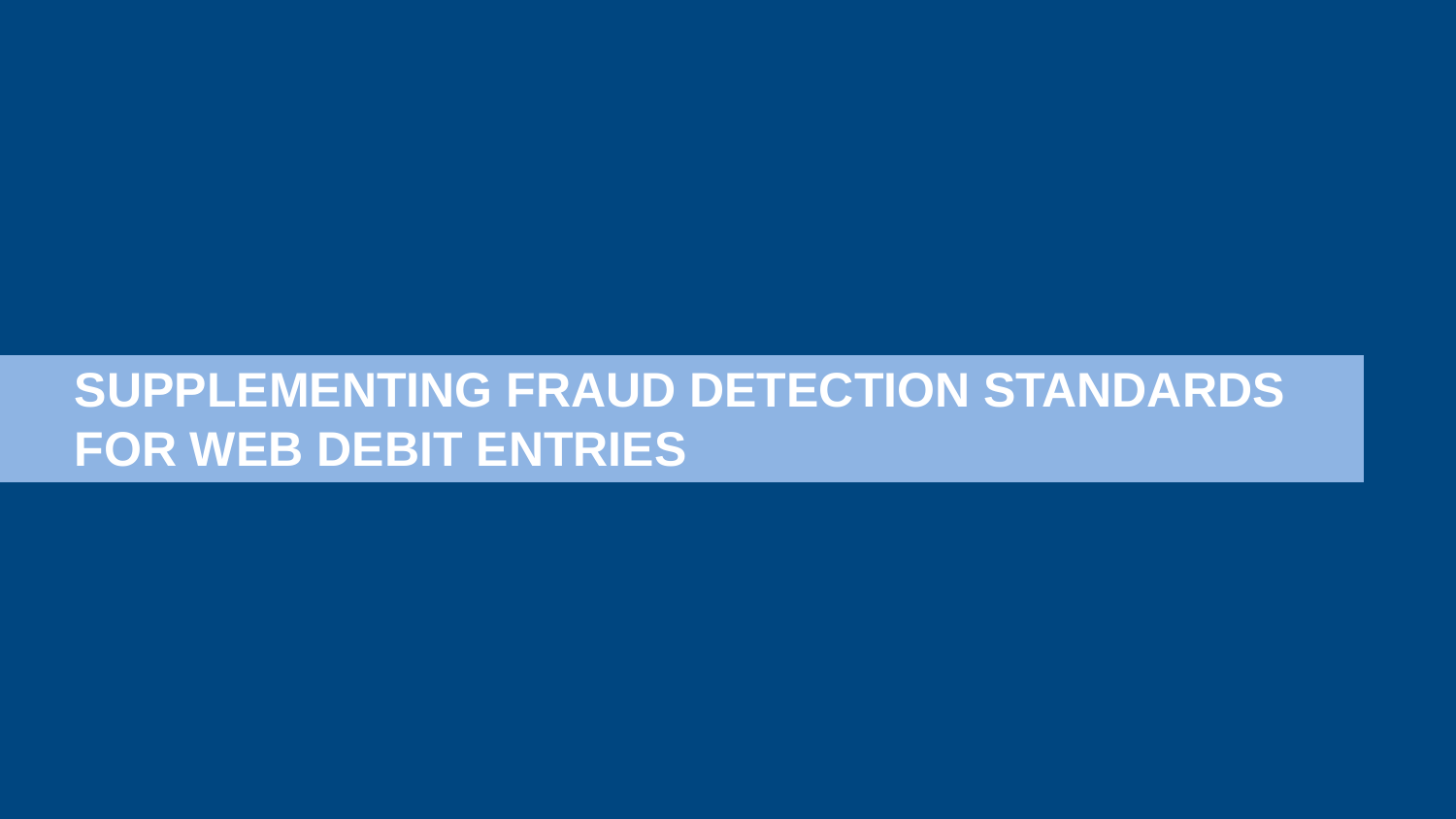### **Supplementing Fraud Detection Standards for WEB Debits**

Currently, **ACH Originators** of **WEB debit entries** are required to use a **"commercially reasonable fraudulent transaction detection system"** to screen WEB debits for fraud.

- This existing screening requirement will be supplemented to make it explicit that **"account validation**" is part of a "commercially reasonable fraudulent transaction detection system."
- The supplemental requirement applies to the **first use of an account number**, or **changes to the account number**.
- ❖ Account Validation is required with
	- √ WEB Debit entries (ACH), internet or mobile devices
	- $\sqrt{\ }$  first use of an account number
	- $\sqrt{ }$  any changes to the account number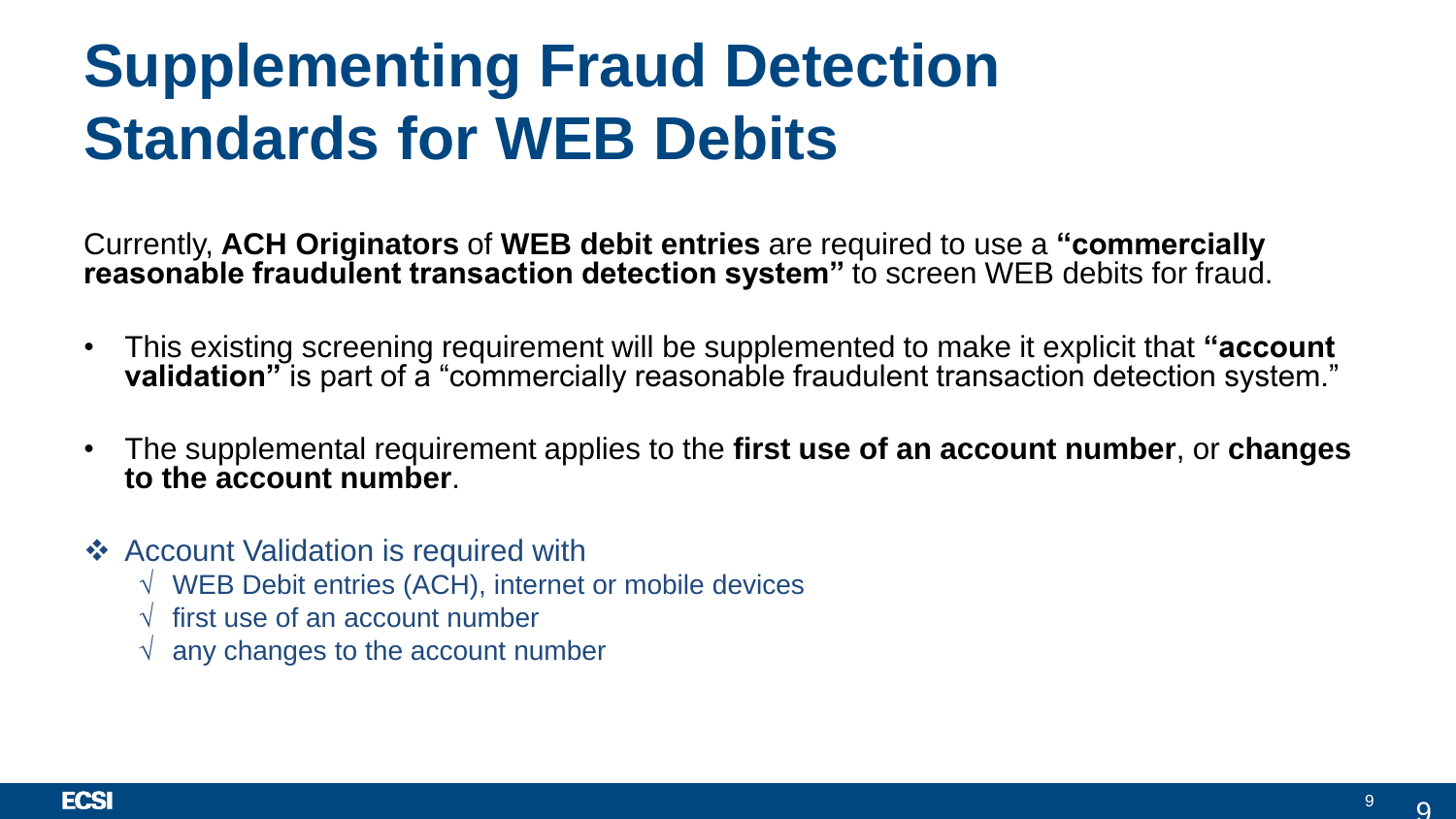Does the new rule require an Originator to verify account numbers for all existing WEB Debit customers?

No. This **rule applies on a "going-forward" basis** and **applies to new account numbers obtained** for initiating WEB debits.

This **rule does not apply retroactively** to account numbers that have already been used for WEB debits.

**❖ Account Validation Rule** 

 $\sqrt{a}$  applies to new account numbers obtained "going-forward"

 $\sqrt{\ }$  is not retroactive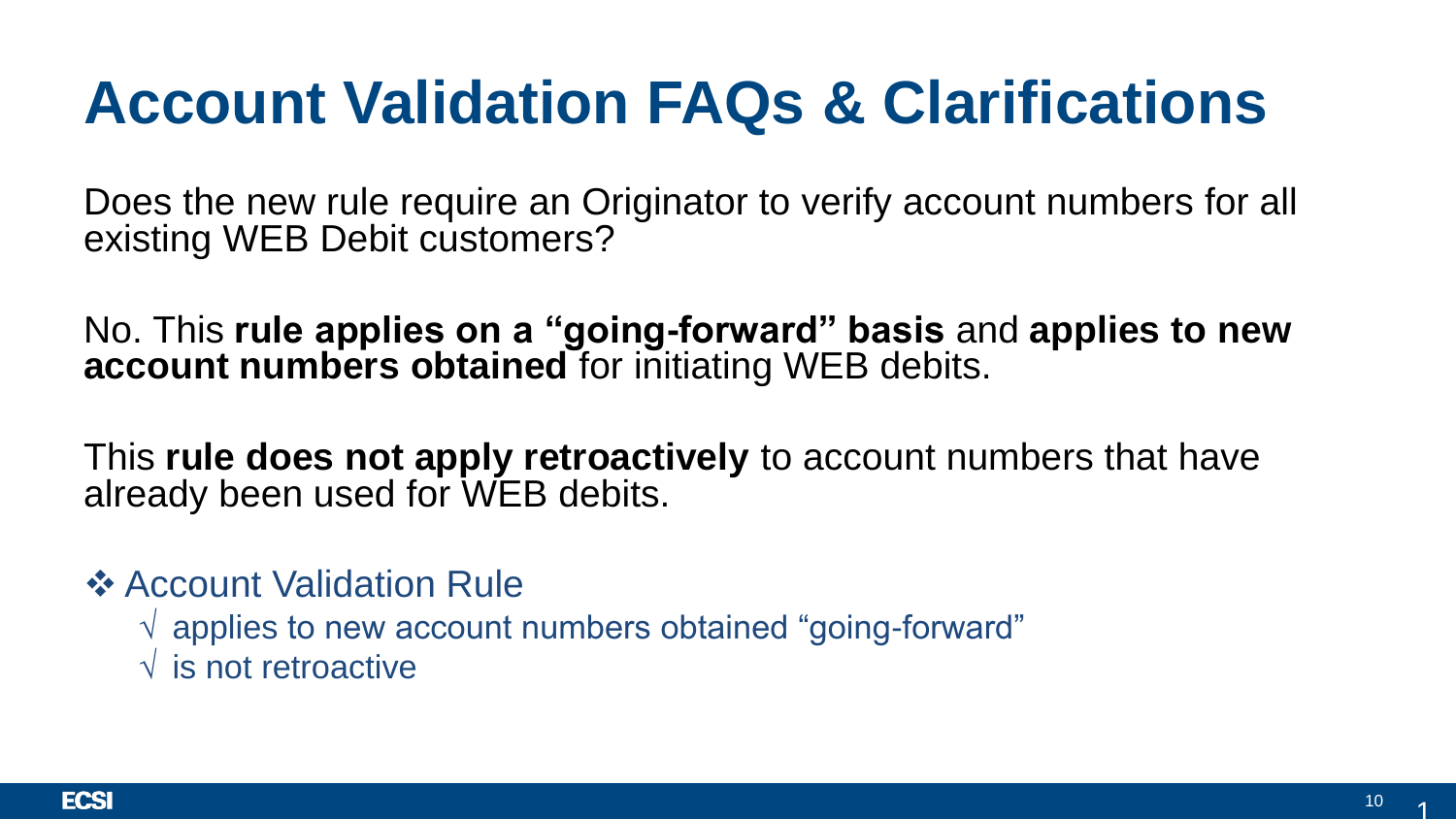If a WEB debit customer authorizes use of an account number that has been previously used successfully for non-WEB debits, must an Originator do additional validation of that account number?

No. Use of an **account number with a proven history of prior successful payments is a sufficient means for validation** for use of the account with a new WEB authorization.

**\*Accounts with a proven history of prior successful payments** do not require re-validation.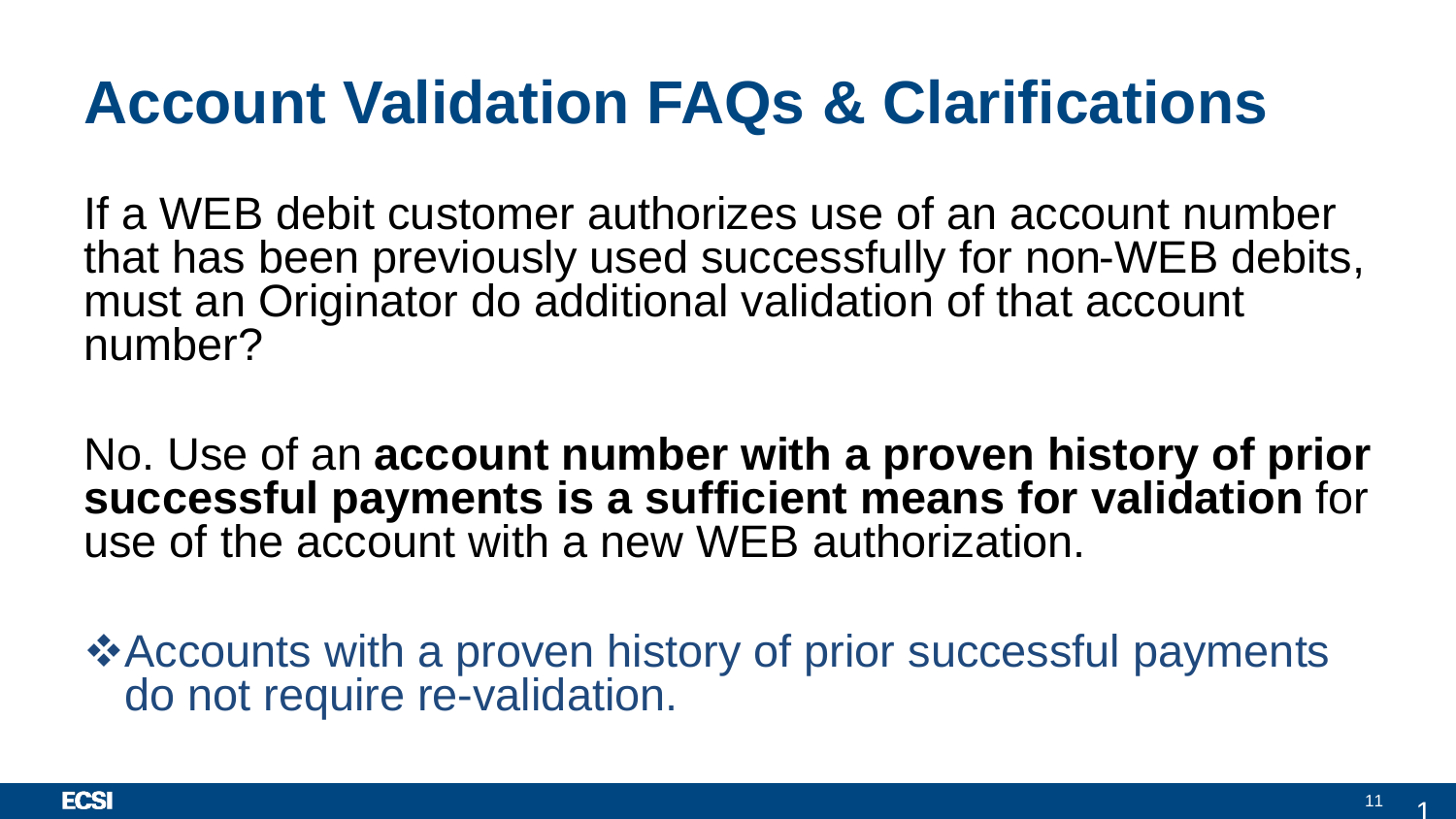If an Originator of WEB debits receives a Notification of Change from an RDFI requesting an update to the RDFD customer's account number, must the Originator validate the new account number before its use?

No. The accuracy of an **account number change requested by the RDFI via the NOC process** is warranted by the RDFI, which serves as validation. The **Originator need not re-validate the change**, provided it has correctly applied the change requested by the RDFI.

◆ NOC, Notice of Change does not require re-validation.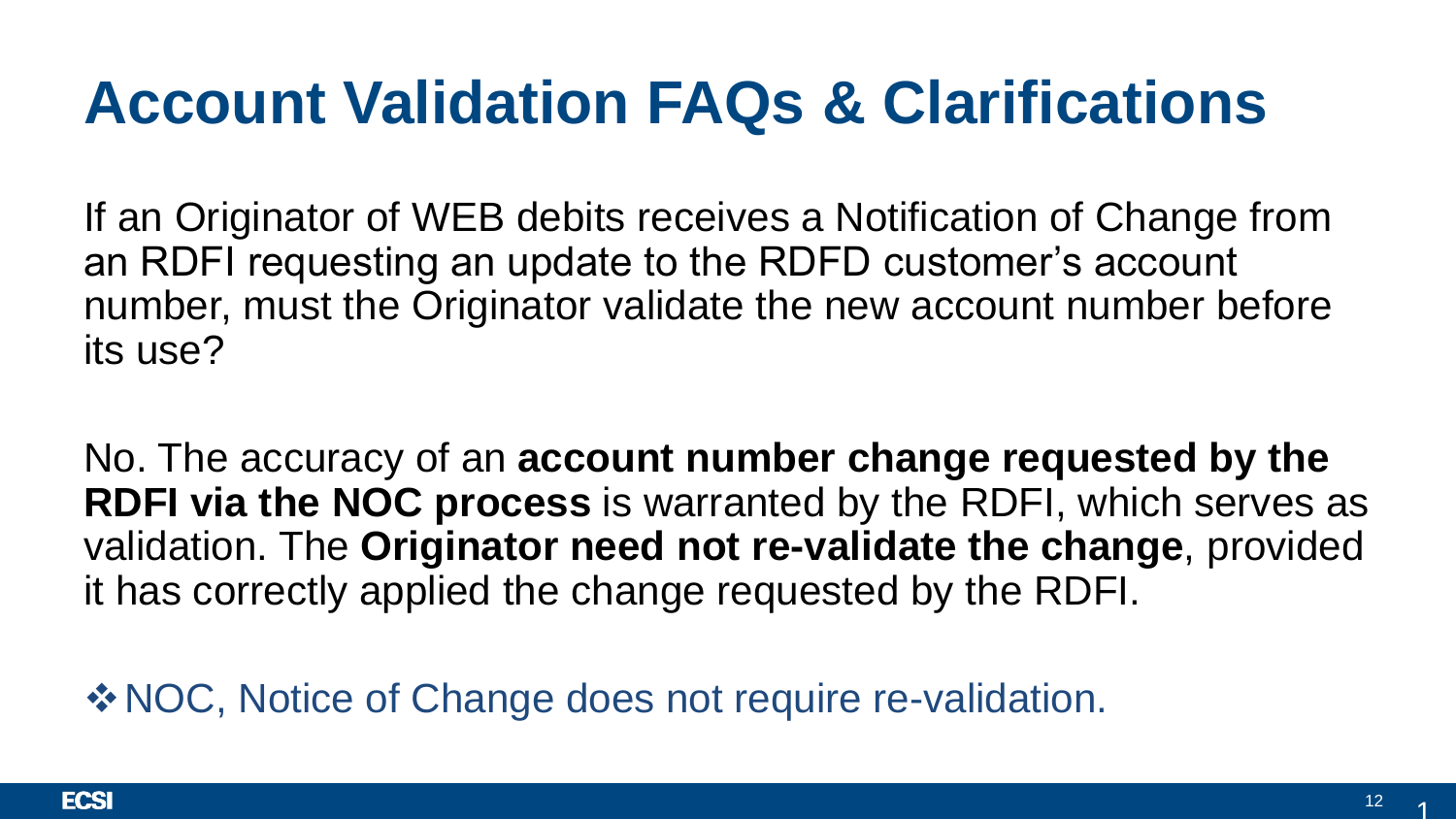What does the term "validate" mean?

**At a minimum**, the Originator must use a **commercially reasonable means** to determine that the **account number** to be used for the **WEB debit** is for a **valid account** – that is, that the account to be used is a **legitimate, open account** to which **ACH entries may be posted** at the RDFI.

**Example 25 Account must be a Valid Account** 

 $\checkmark$  legitimate, open account

accept ACH entries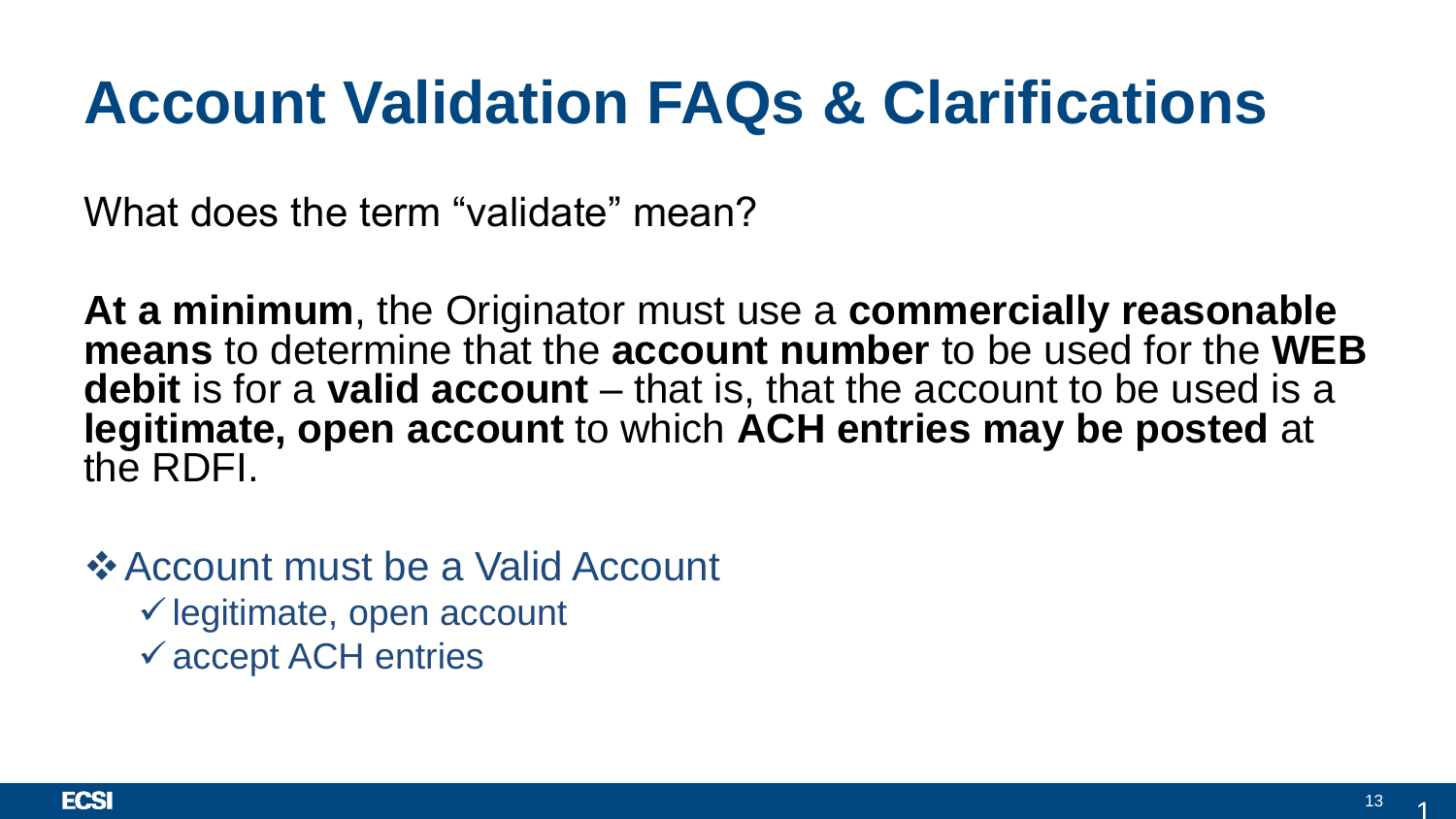Does the new rule on account validation mean that an Originator must also validate the ownership of the account?

**No**. The **minimum standard** imposed by the Nacha Operating Rules **requires Originators to validate that an account is open and accepts ACH entries**.

However, because the determination of whether a business practice is considered **commercially reasonable depends on a particular Originator's business model and risk profile**, and how it compares to similarly situated Originators, each Originator will need to determine for itself, in consultation with its own advisors, such as legal counsel and risk department, whether verifying simply that an account is open is sufficient. **For some Originators**, a more rigorous assessment that **also verifies account ownership may be appropriate** to meet a commercially reasonable standard.

- **❖** Minimum standard does not require verifying Account Ownership
	- $\triangleright$  determine if the business practice is considered commercially reasonable based on the business model and risk profile
	- $\triangleright$  consult with advisors, legal counsel and risk department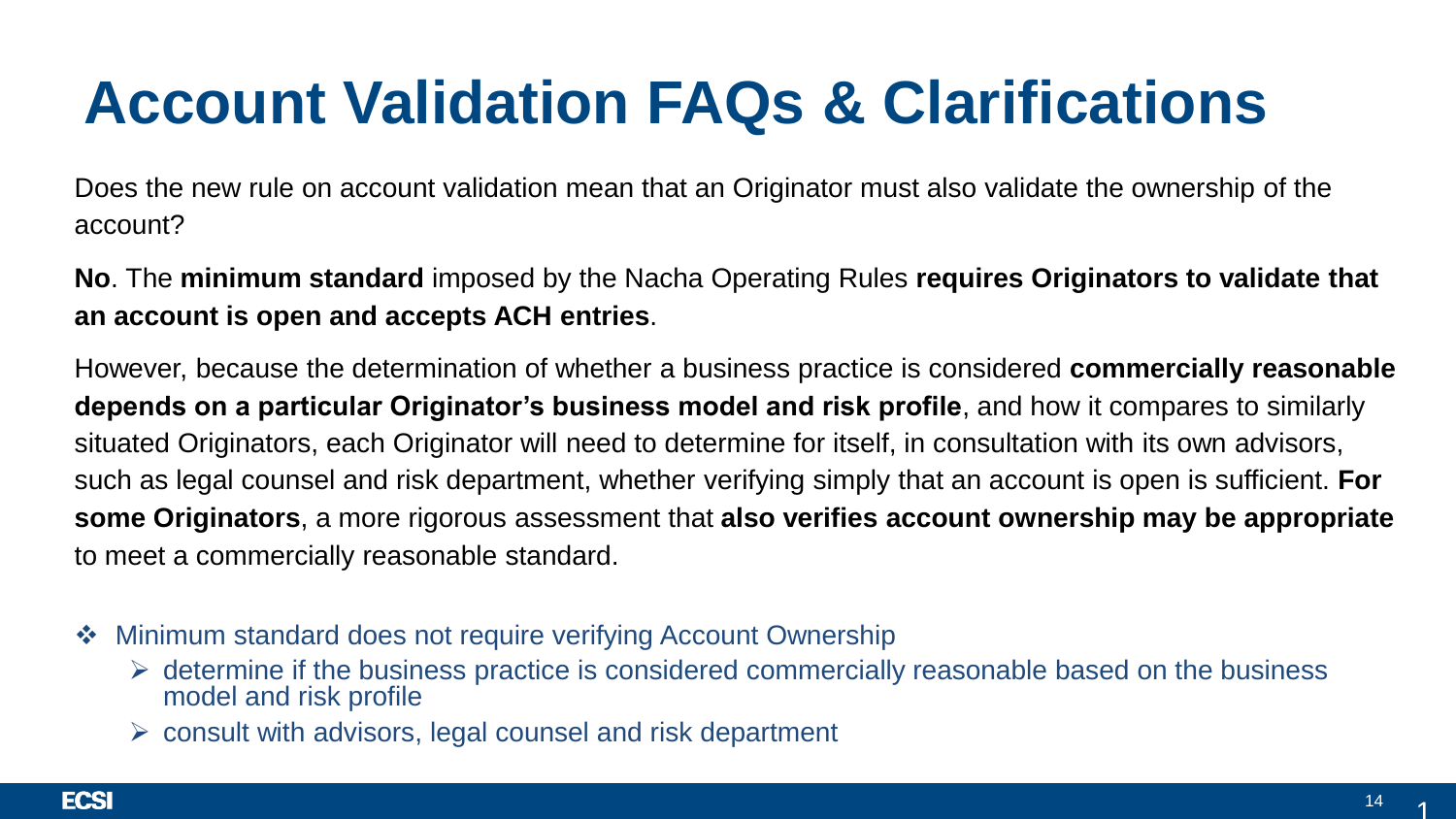Does an account validation method or service have to cover 100% of potential account to be considered commercially reasonable?

**No.** An **account validation service or method might be commercially reasonable** for a specific set of facts and circumstances, **even if it does not cover 100% of potential accounts or account validation attempts**.

- Account Validation method does not have to include 100% Account Coverage
	- $\triangleright$  determine if the business practice is considered commercially reasonable based on the business model and risk profile
	- $\triangleright$  consult with advisors, legal counsel and risk department
	- $\triangleright$  consider using a secondary account validation method if deemed necessary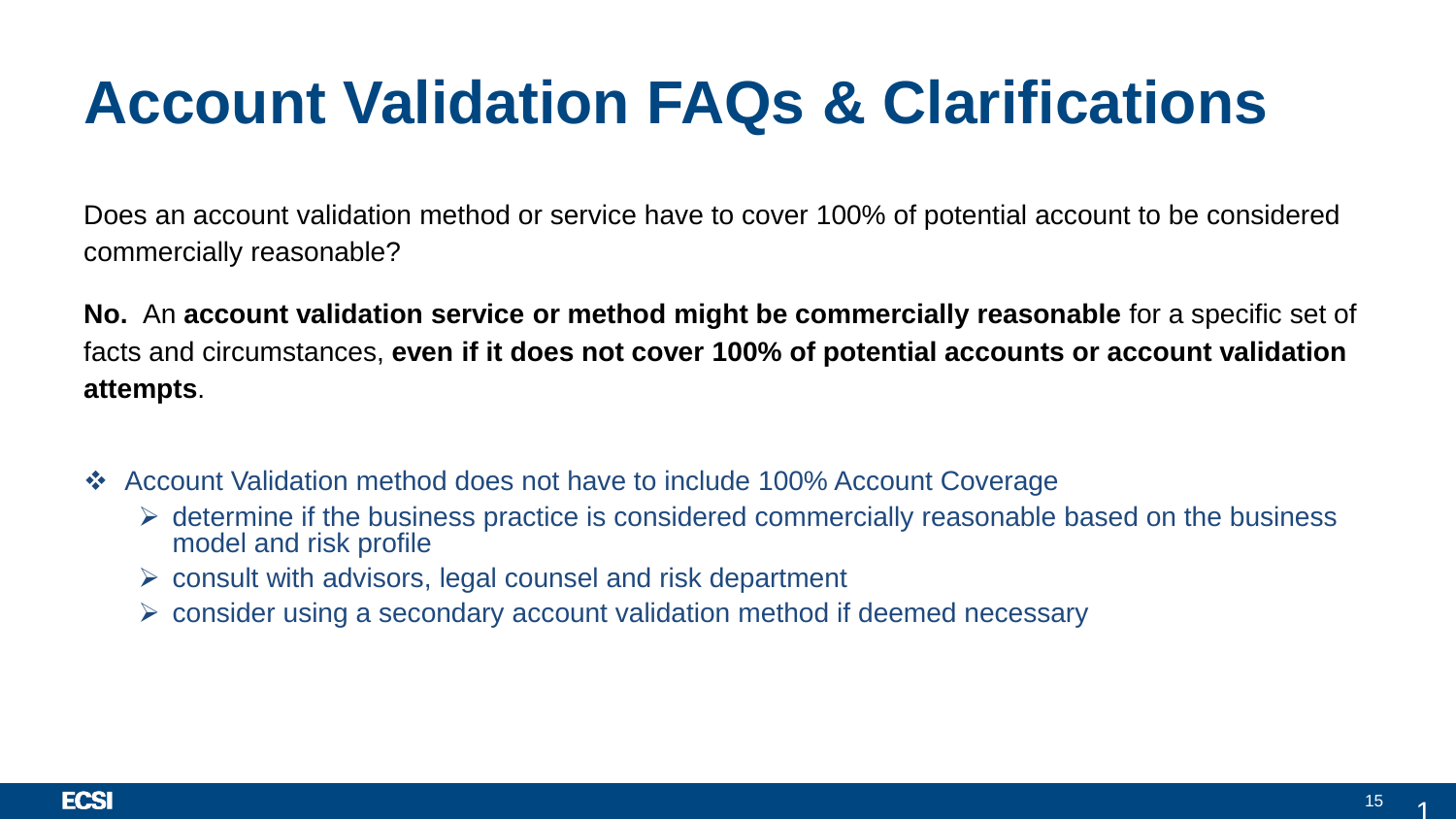If an attempted account validation results in a "no hit" (i.e., neither a positive or a negative outcome), can an Originator initiate a WEB debit entry to that account number and still be compliant with the Rule?

Yes. A **commercially reasonable account validation method**, assessed based on the factors described in the Rule and these FAQs, **may include instances where a WEB debit entry is initiated even if the attempted account validation resulted in a "no hit."**

**\*** "No Hit" results do not require an account to be re-validated

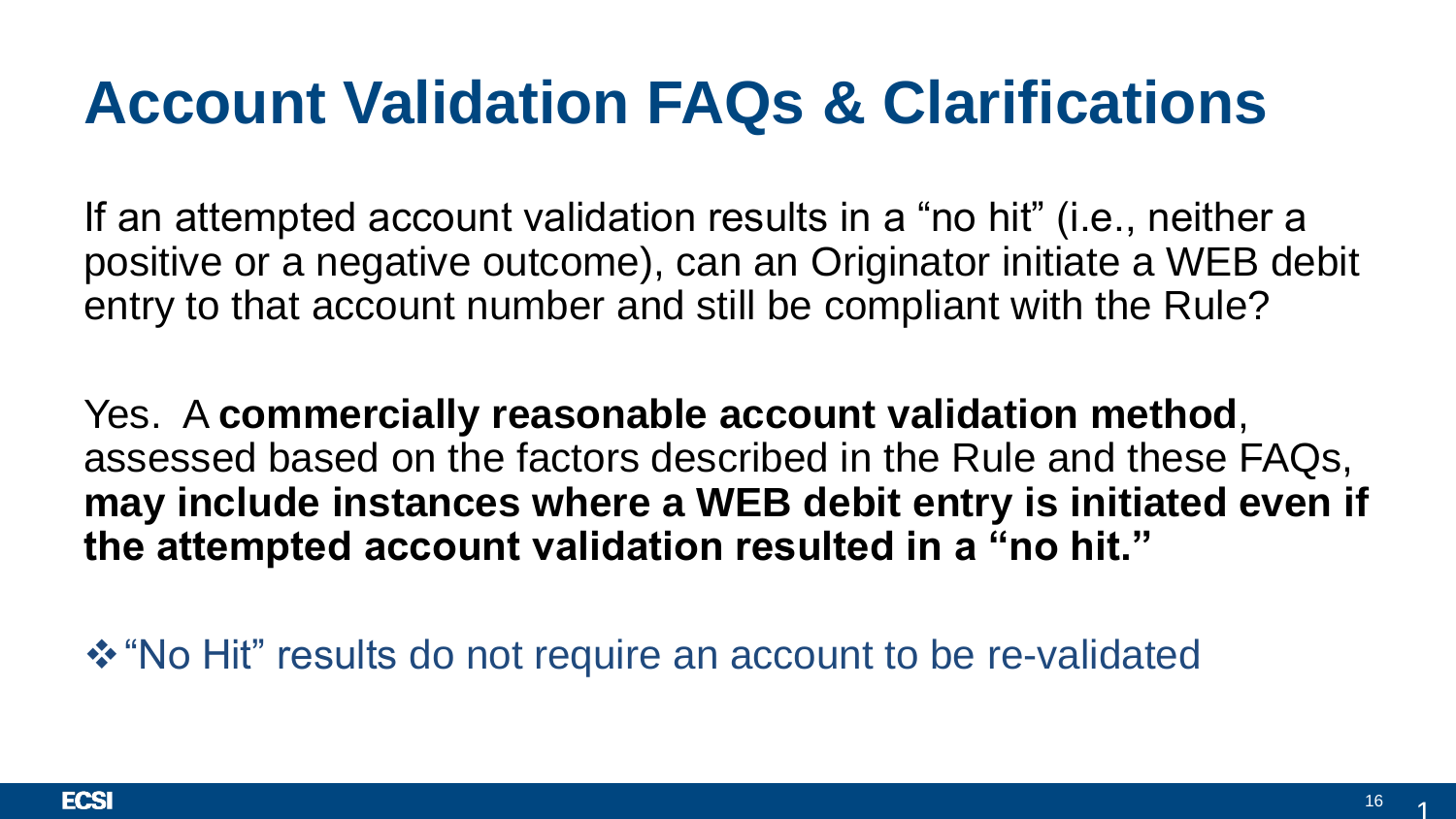Do the NACHA Operating Rules require a specific method for validating the account information?

No. The NACHA Operating Rules are **neutral with regard to specific methods or technologies** to validate account information.

NACHA is neutral regarding a specific Account Validation method or technology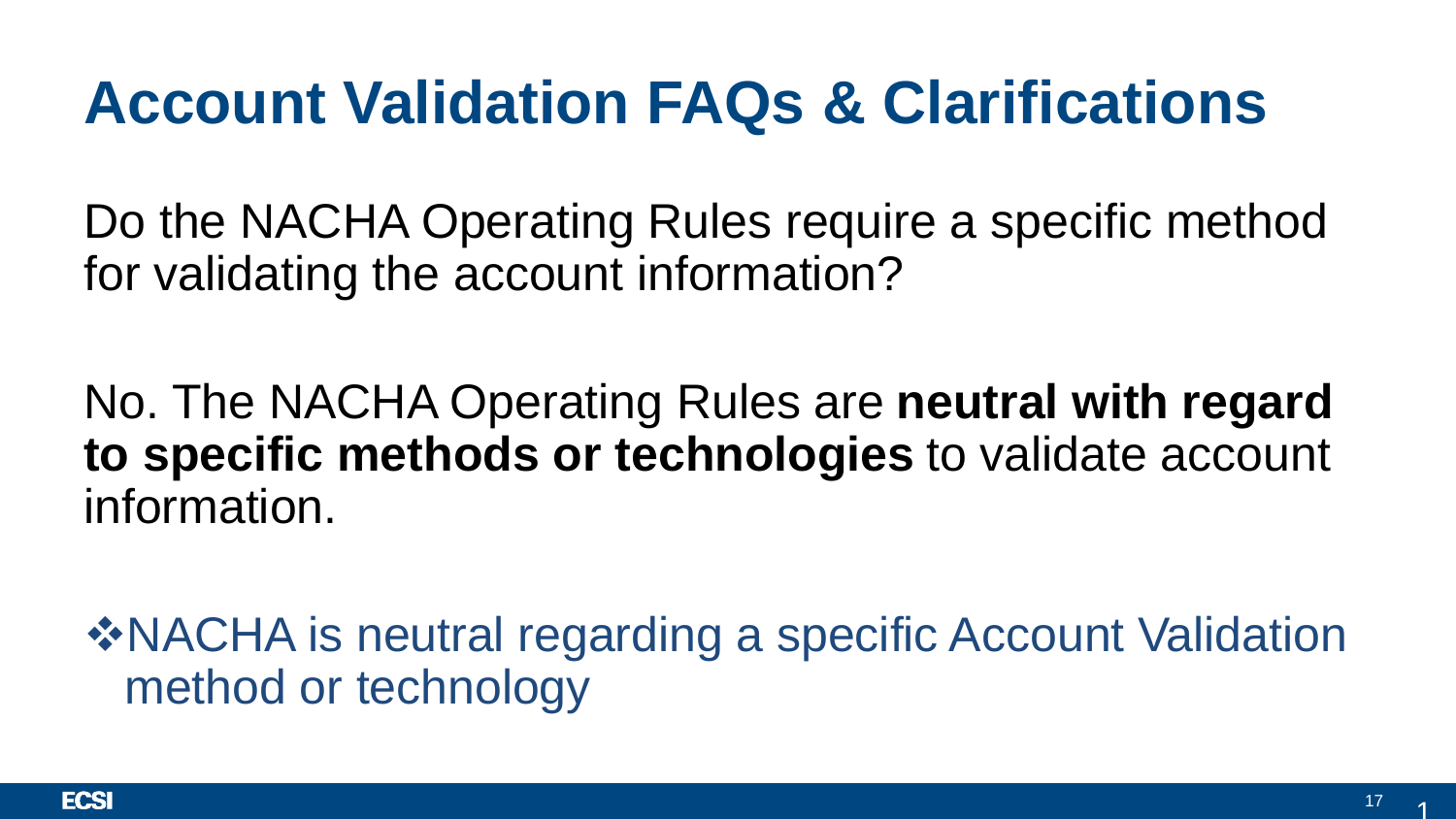Are there methods of account validation that NACHA recognizes as sufficient?

Examples of methods to validate an account **may include, but are not limited to**, the use of a **Prenotification Entry**, **ACH micro-transaction verification**, use of a **commercially available validation service provided by either an ODFI or a third-party**, and use of **account validation capabilities or services enabled by APIs**.

- Account Validation method examples may include, but are not limited to:
	- $\checkmark$  Pre-notification Entry,
	- $\checkmark$  ACH Micro-Transaction Verification,
	- $\checkmark$  commercially available Validation Service provided by either an ODFI or a Third-Party,
	- $\checkmark$  and Account Validation capabilities or services enabled by APIs.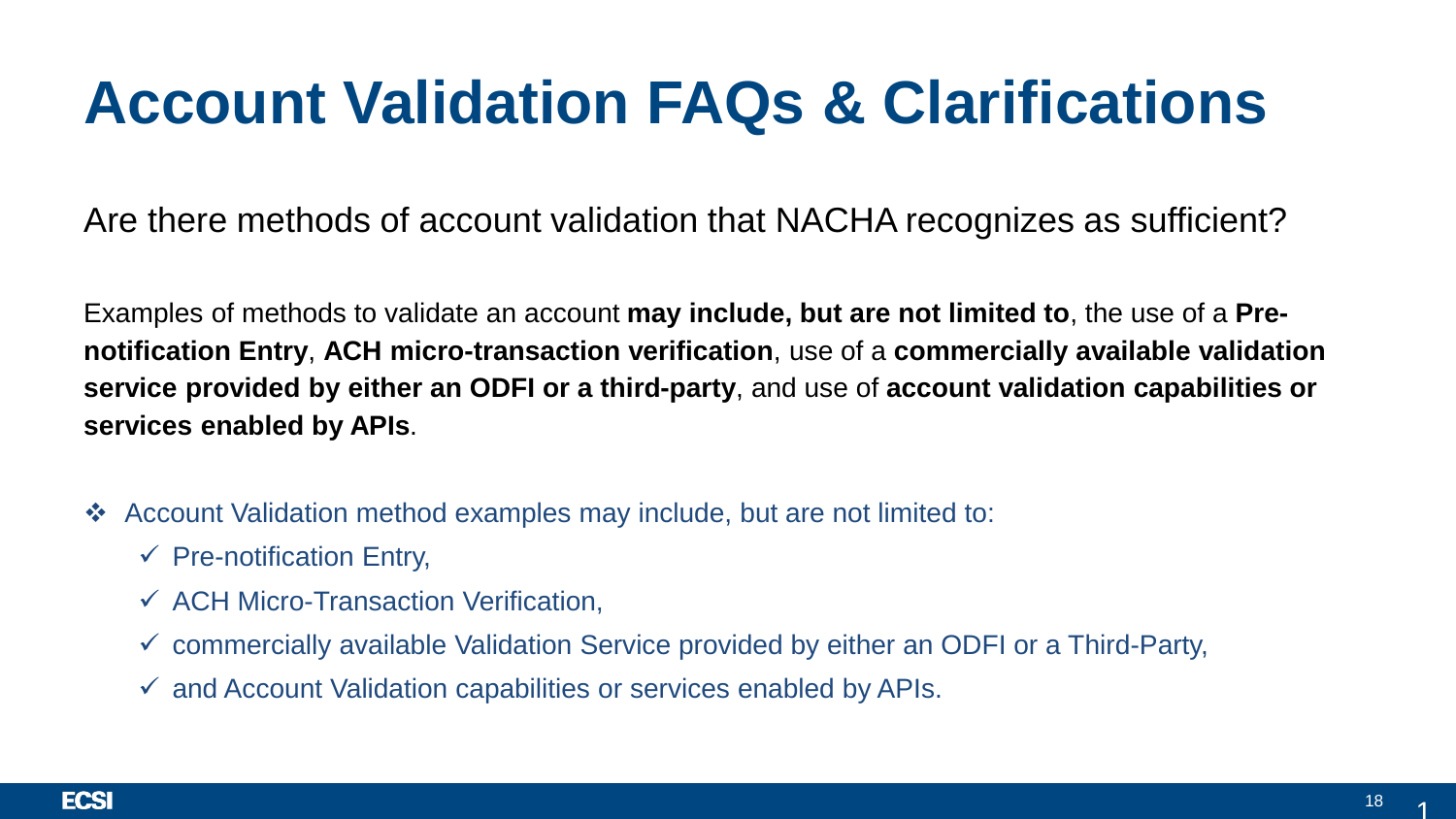### **Account Validation Methods**

#### **PRENOTIFICATION ENTRY**

- Prenote sent to bank account, Zero-Dollar ACH Transaction
- Connects to all 12,000 US Financial **Institutions**

#### **Challenges**

- Response time is typically 3 or more days
- **Account Ownership cannot be verified**

#### **ACH MICRO-TRANSACTION VERIFICATION**

- Micro-Deposit(s) sent to a bank account, small Credit/Debit ACH **Transactions**
- Customer verifies amounts
- Verifies Receiver has Account Access
- Connects to all 12,000 US Financial **Institutions**

#### **Challenges**

- Requires response from customer, less likely to complete
- Response time may take several days
- Account Ownership cannot be verified

#### **ACCOUNT VALIDATION SERVICE**

- Real-time verification (WEB or API), bank sourced data
- Verifies Account Ownership (optional)
- Connects to bank consortium of participating US Financial Institutions

#### **Challenges**

- Not all Financial Institutions participate
- Rural/smaller banks' data can be limited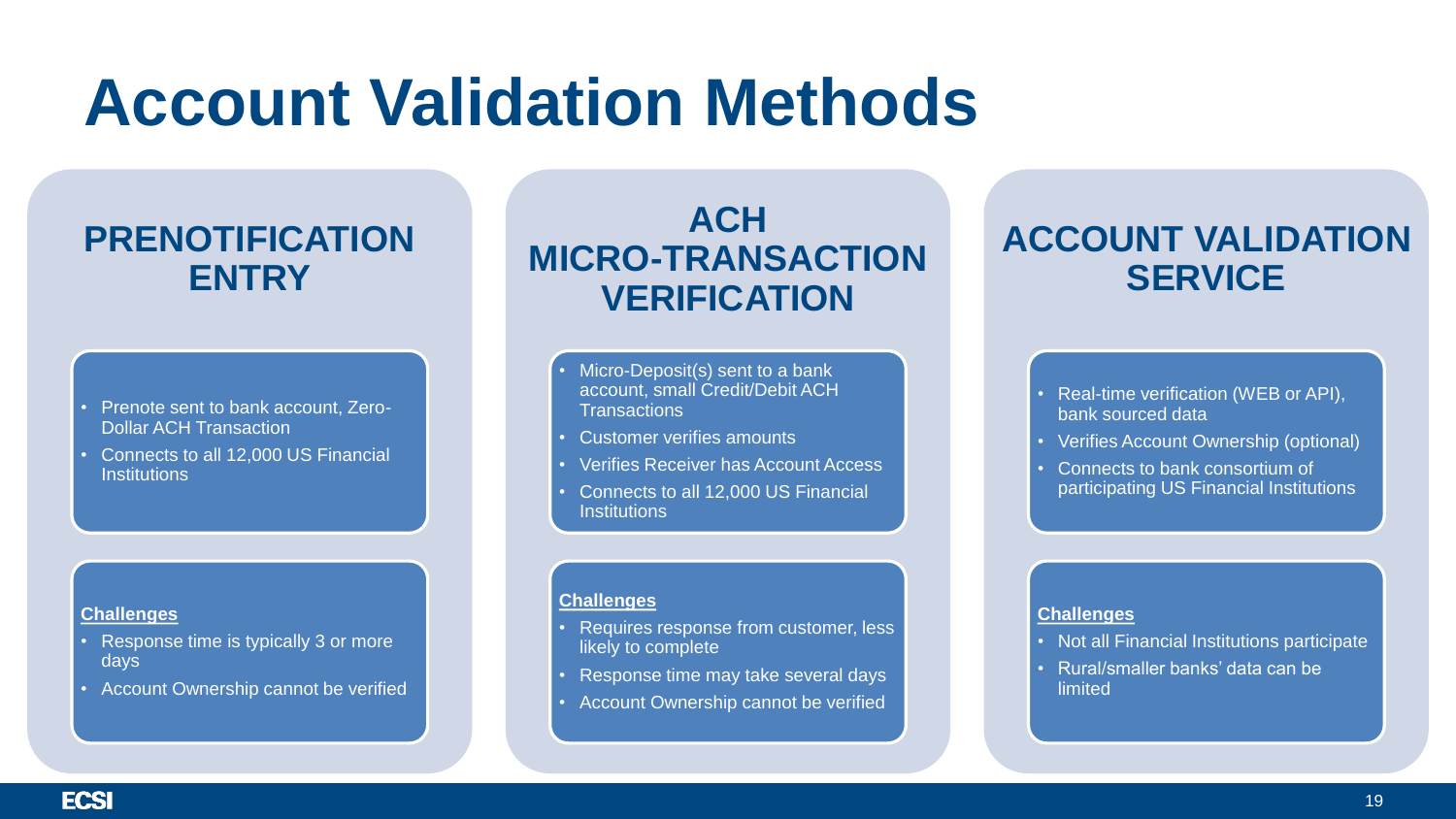### **Account Validation Considerations**



Are you the ACH Originator or do you use a Third-Party Service?



Identify and review areas of ACH Origination.



What is your fraud risk? Do you need to validate account ownership?



How quickly do you need a response?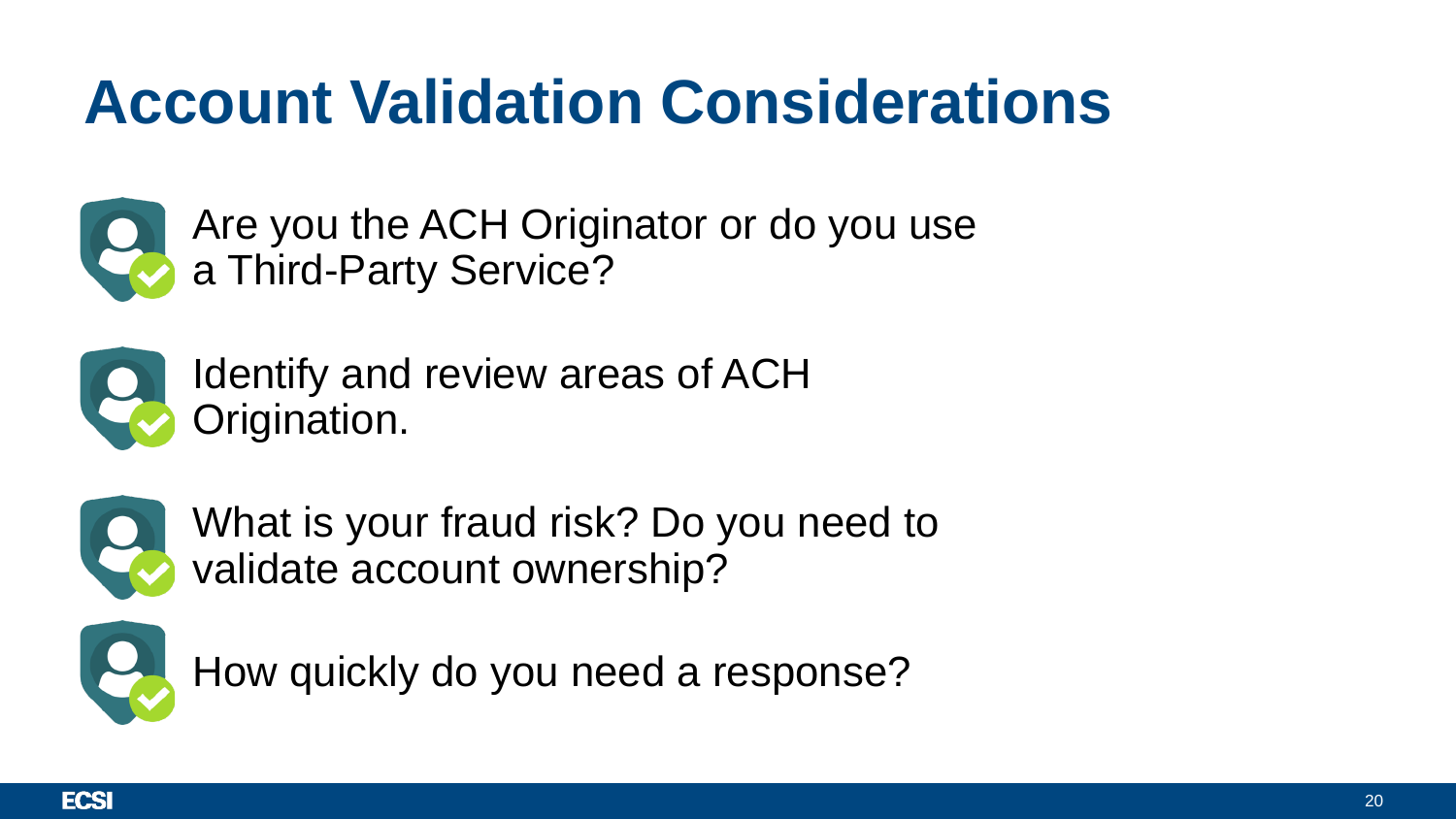### **ACH Origination Areas**

#### **Accounts Receivable**

Student Direct Payments Student Loan Payments Student Online Payments Student/Employee Physical Point of Sale

#### **Accounts Payable**

Student Refund Payments Student/Employee Direct Deposit Payments Vendor Payments

#### **Account Validation Required**

ACH WEB Debit Entries Internet & Mobile Devices

#### **Account Validation Optional**

ACH WEB Credit Entries Internet & Mobile Devices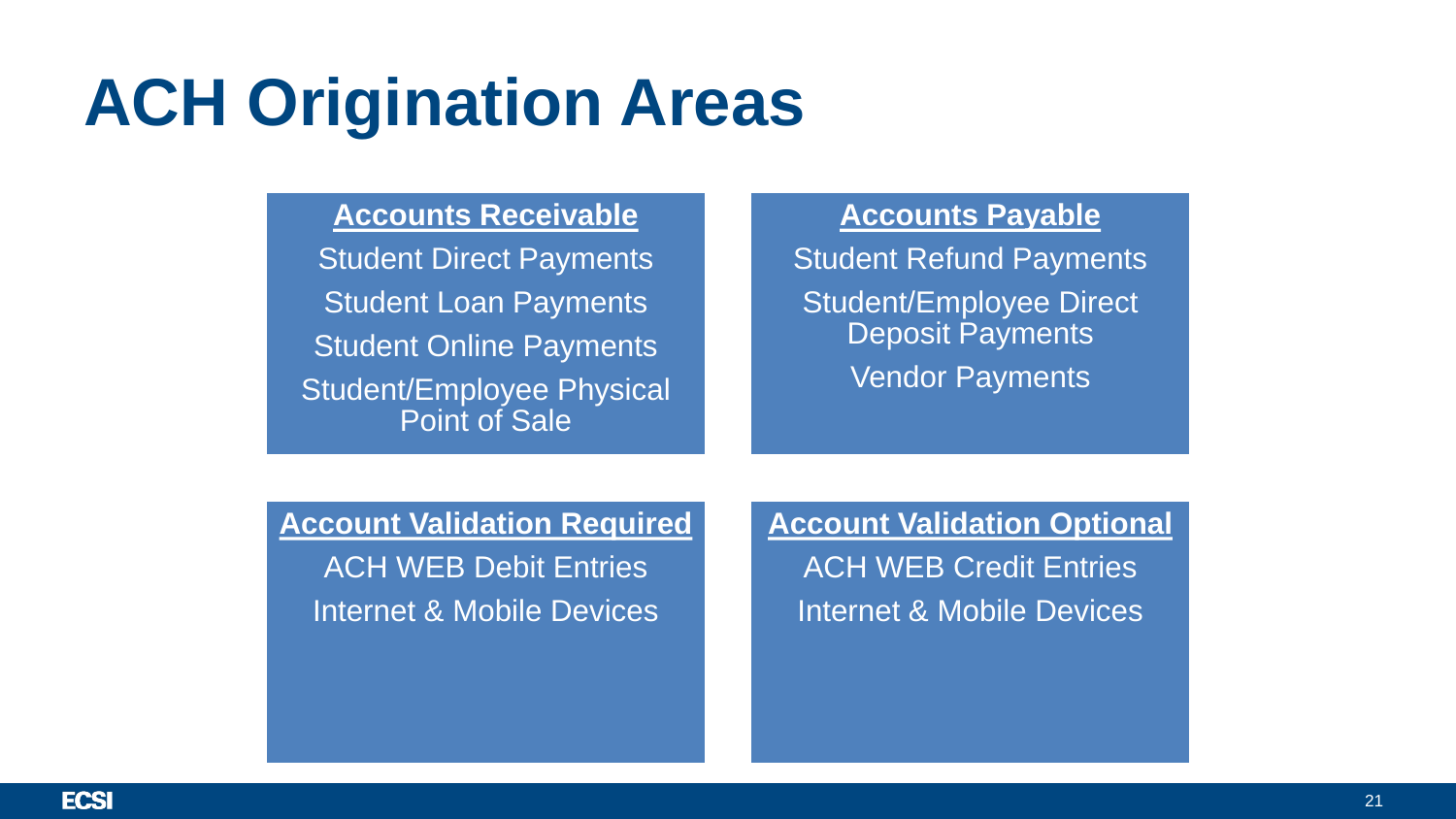## **Account Validation Questions**

#### **Do you need to Validate All ACH Transactions?**

- ACH WEB Debit Entries (required)
- ACH WEB Credit Entries (optional)

#### **Do you need to Validate Only New Bank Accounts Obtained?**

- One-Time ACH Transactions, Same-Day or Future-Dated (required)
- Recurring ACH Transactions
	- New Setup Only (required)
	- Each Scheduled Transaction (optional)

#### **Do you need to Validate Notice of Changes (optional)?**

#### **Which Account Validation Method option meets your need?**

- Pre-notification
- Micro-Deposit
- Account Validation Service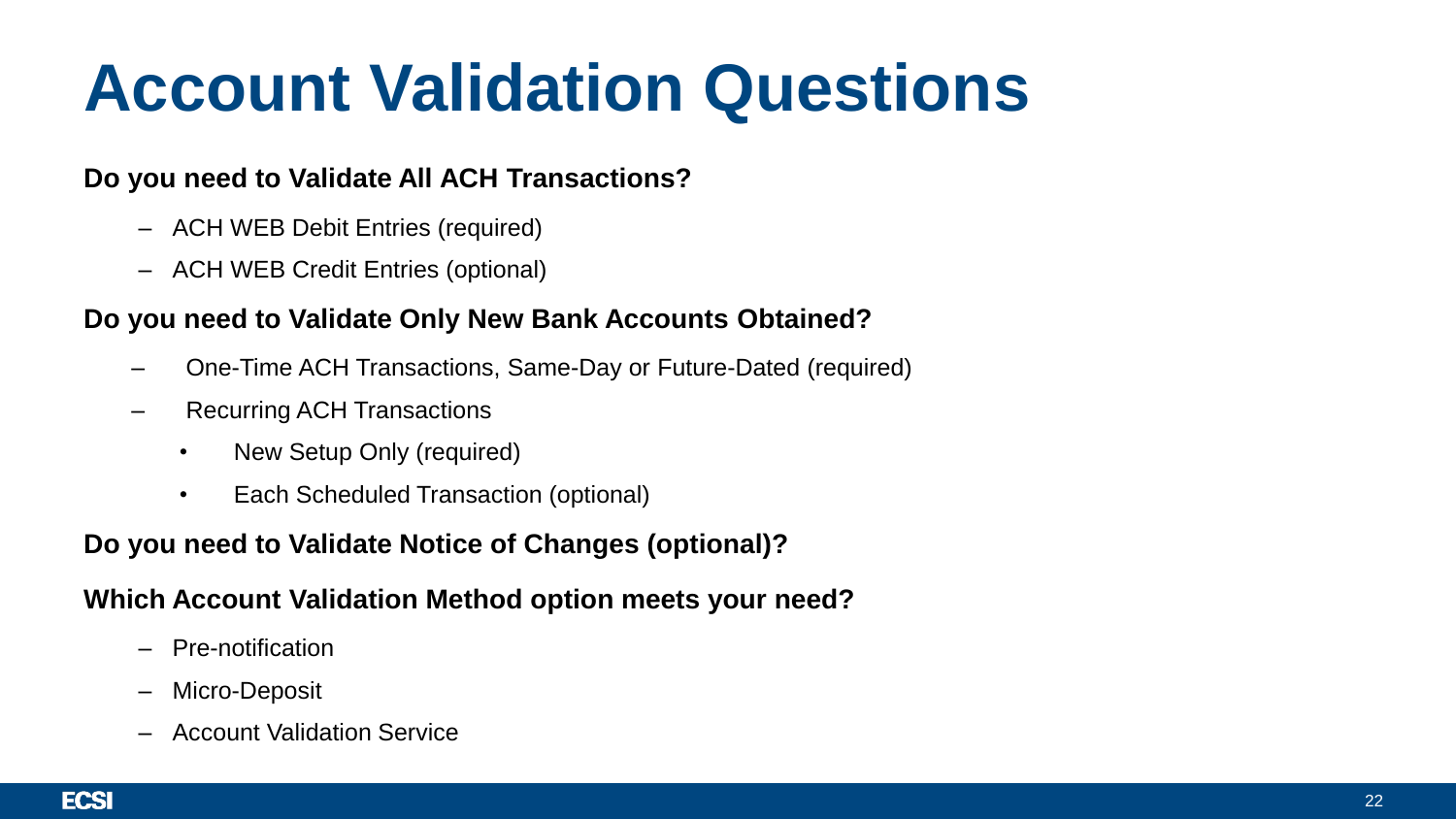#### **SUPPLEMENTING DATA SECURITY REQUIREMENTS**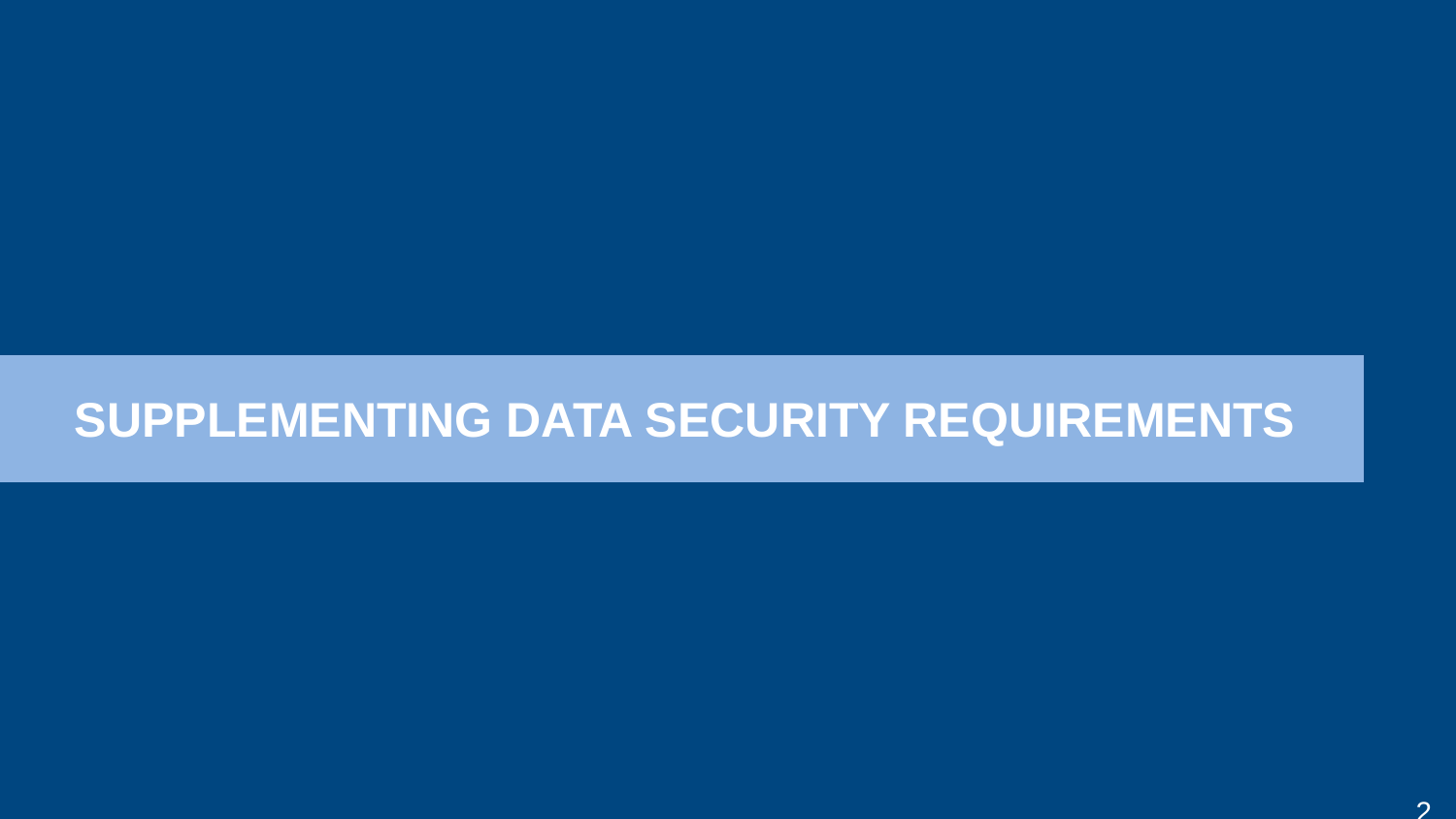### **Supplementing Data Security Requirements**

The existing **ACH Security Framework** including its **data protection requirements** will be supplemented to explicitly require large, **non-FI Originators**, **Third-Party Service Providers** (TPSPs) **and Third-Party Senders** (TPSs) to **protect deposit account information** by **rendering it unreadable** when it is **stored electronically**.

- Implementation begins with the largest Originators and TPSPs (including TPSs) and initially applies to those with **ACH volume of 6 million transactions or greater annually**.
- A second phase applies to those with **ACH volume of 2 million transactions or greater annually**.

 $\overline{\mathcal{P}}$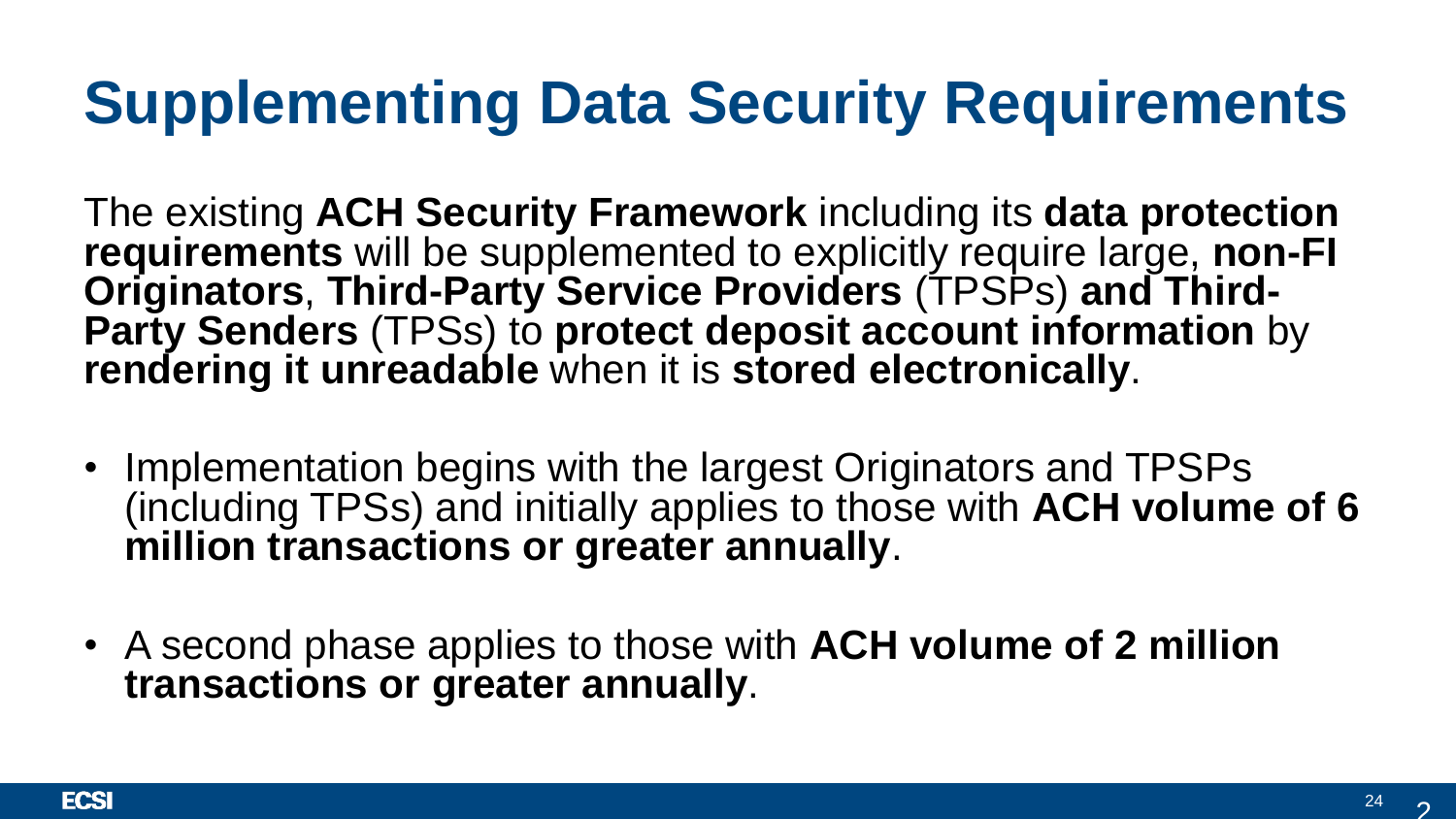When an Originator initiates entries through multiple accounts at one ODFI, or uses multiple ODFIs, how do the thresholds apply?

A **Non-Consumer ACH Originator** that originates ACH entries through **multiple settlement accounts at one ODFI**, or originates ACH entries through **multiple ODFIs**, should **consider its total, combined origination volume** when determining whether it meets the 6-million/2-million-entry thresholds.

- **EXECU From ACH Originators, thresholds are based on the total, combined ACH origination volume** 
	- $\triangleright$  across multiple settlement accounts
	- $\triangleright$  across multiple ODFIs
- ◆ For Third-Party Servicers Providers or Third-Party Senders, thresholds are based on the total, combined ACH origination volume
	- $\triangleright$  across all Clients

 $\mathcal{Q}$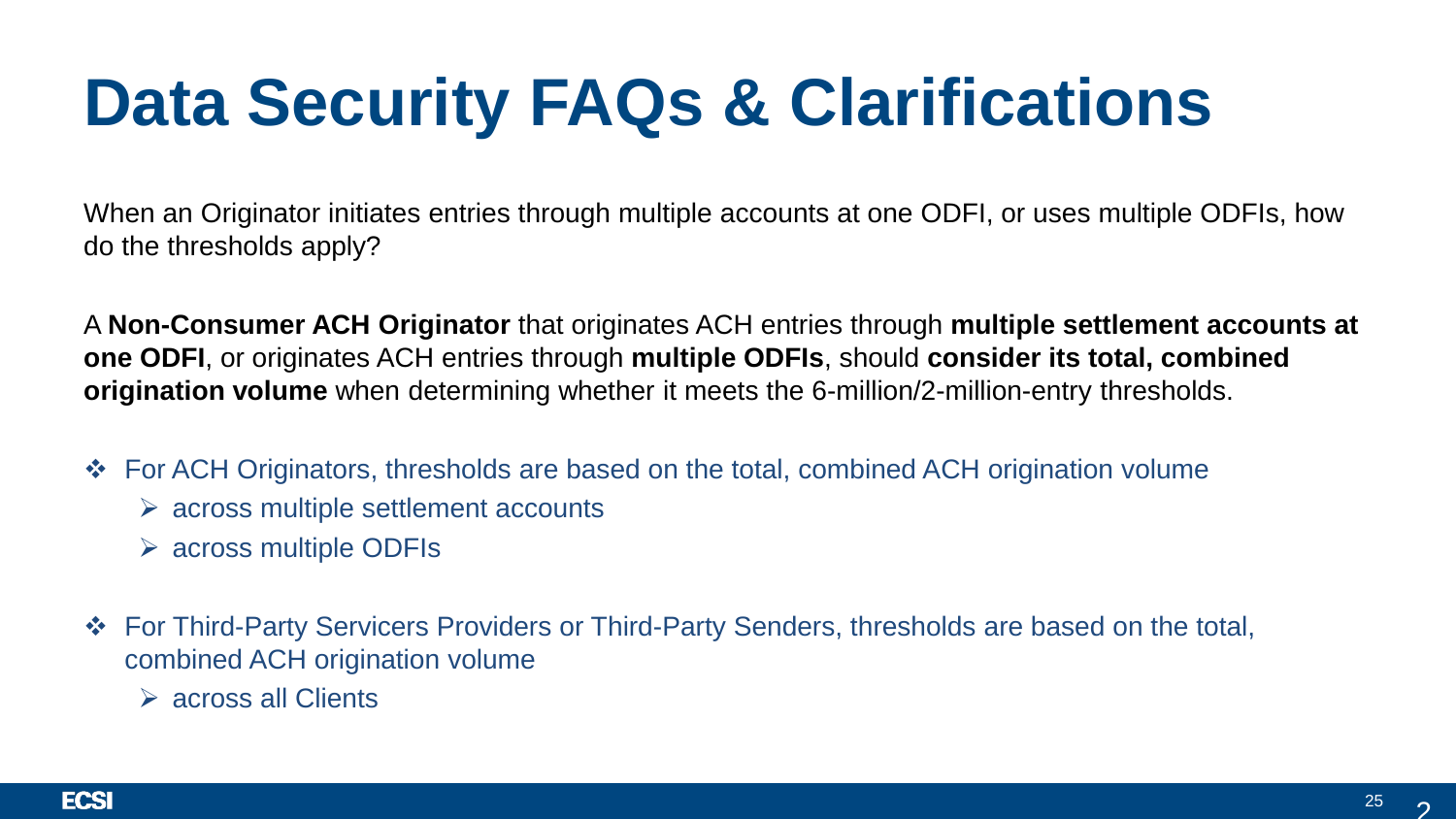How does this rule impact non-financial-institution Originators and Third-Parties with volumes below the threshold?

**Non-financial-institution Originators**, **Third-Party Senders**, and **Third-Party Service Providers** that **do not meet these thresholds** are currently **not mandated by the** *Rules* to render ACH account information stored electronically unreadable while at rest.

Nevertheless, **NACHA strongly encourages voluntary adoption** of this **data security standards** as a **sound business practice**.

- ◆ Currently, the Rules do not apply to ACH volumes below the 2 million threshold
	- $\triangleright$  NACHA strongly encourages voluntary adoption of the rule

 $\mathcal{Q}$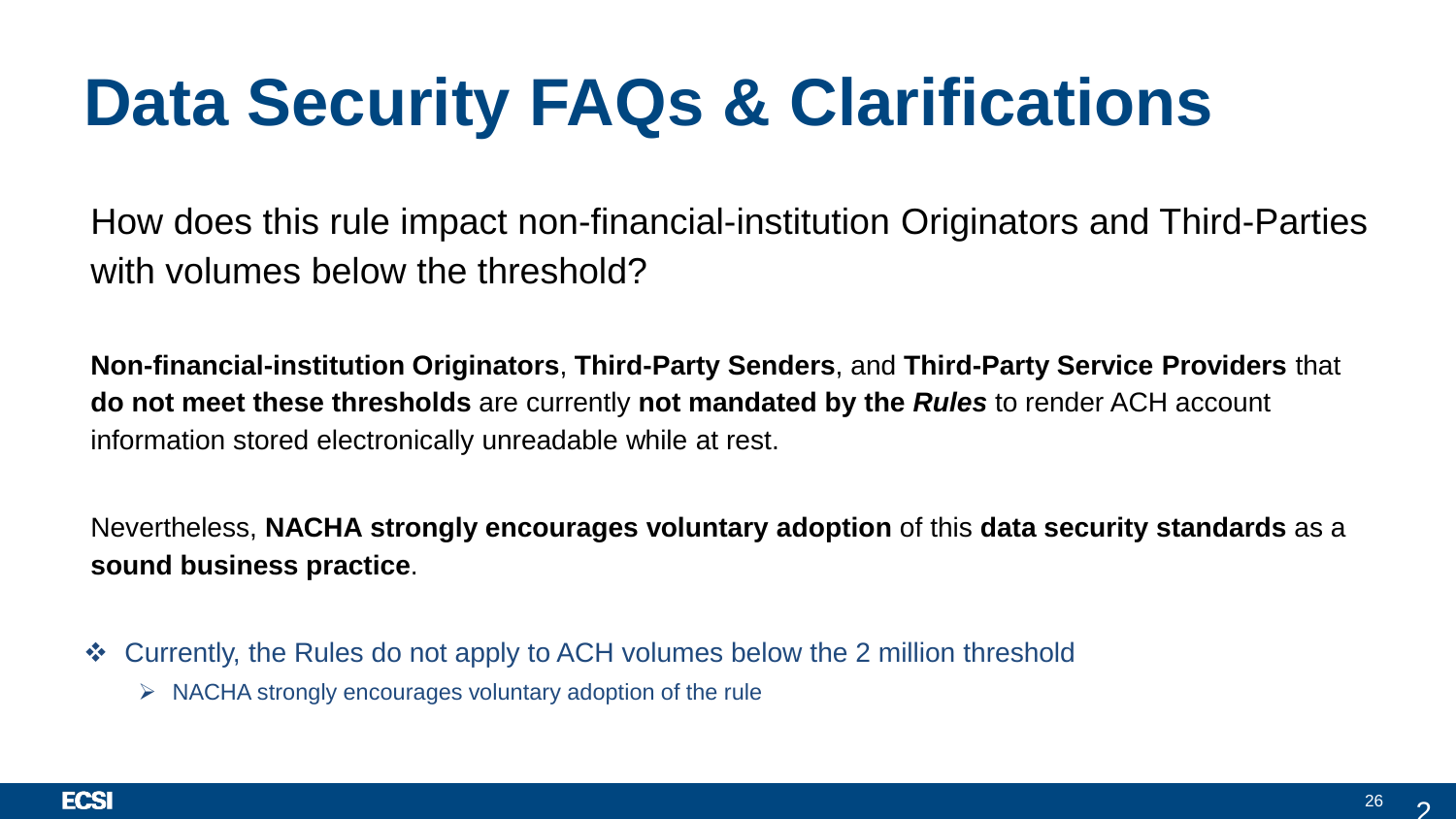Does the new rule to render account information unreadable apply to consumer accounts only, non-consumer accounts only, or both?

**Both.** If an **account number** is used for **ANY ACH payment**  (**consumer or corporate**), it must be **rendered unreadable** while **stored electronically**.

**Examplement applies to any ACH payment, consumer or corporate ↓** 

 $\overline{\mathcal{P}}$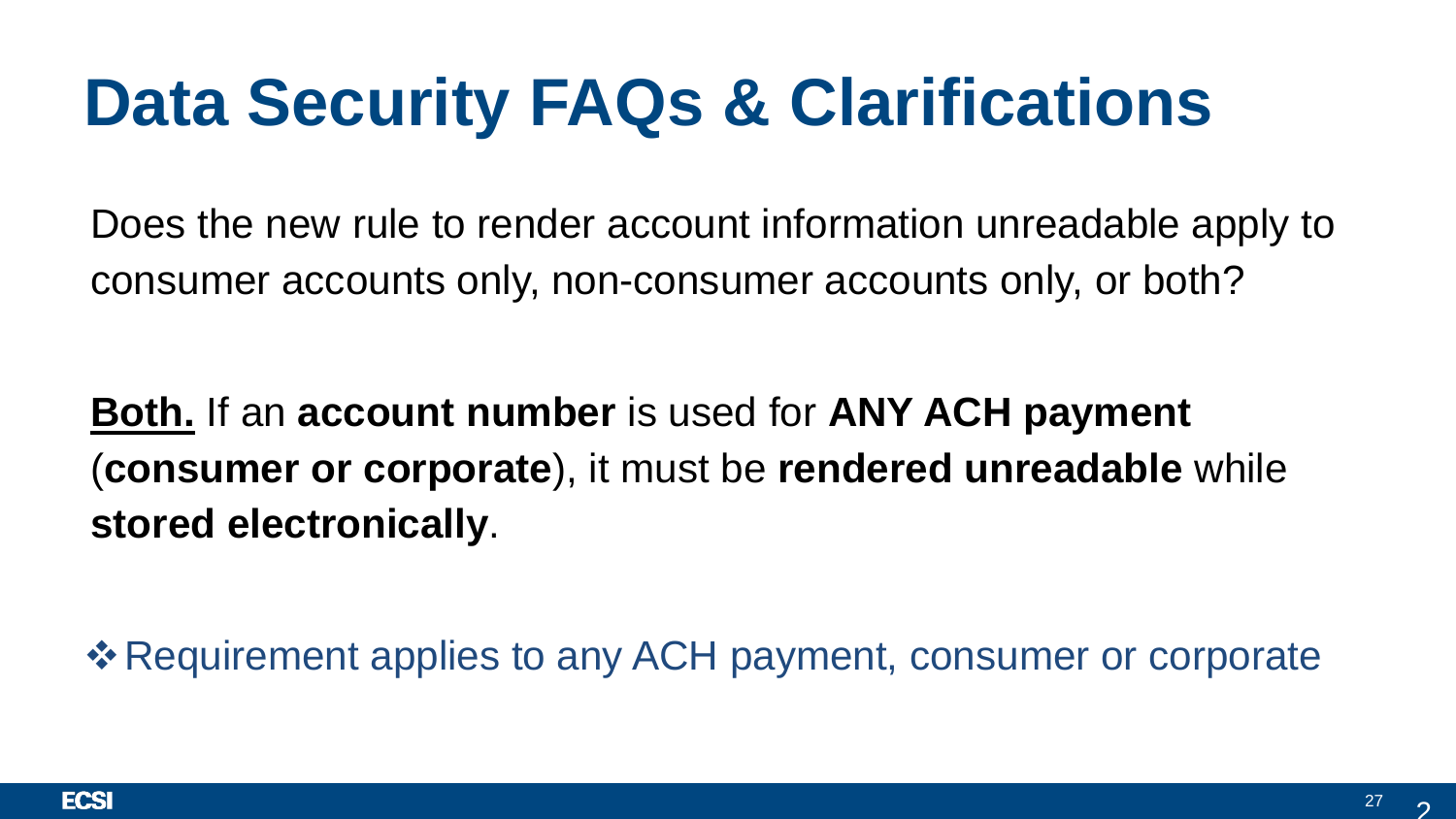Does the account requirement to render ACH account numbers unreadable apply only to systems where transactions can be created, or does it extend to other systems within the organization?

Any place where **account numbers** related to **ACH entries** are **stored** is in scope. This includes **systems** on which **authorizations are obtained** or **stored electronically**, as well as **databases** or **systems platforms** that **support ACH entries**.

As an example, for a **Third-Party Service Provider** whose **client is a financial institution**, these can include **platforms** that **service ACH transaction warehousing** and **posting**, and client information **reporting systems**.

For **Originators** and their **Third-Party Service Providers**, **accounts payables** and **accounts receivables systems** will be impacted, as may be other systems (for example, claims management systems for insurance companies).

- ❖ Any place where ACH Account Numbers are stored electronically
	- $\checkmark$  Platforms where ACH authorizations are obtained or stored
	- $\checkmark$  Databases where ACH entries are stored
	- $\checkmark$  Files or reports that contain ACH records, entries, returns, NOCs, etc.

 $\overline{\mathcal{P}}$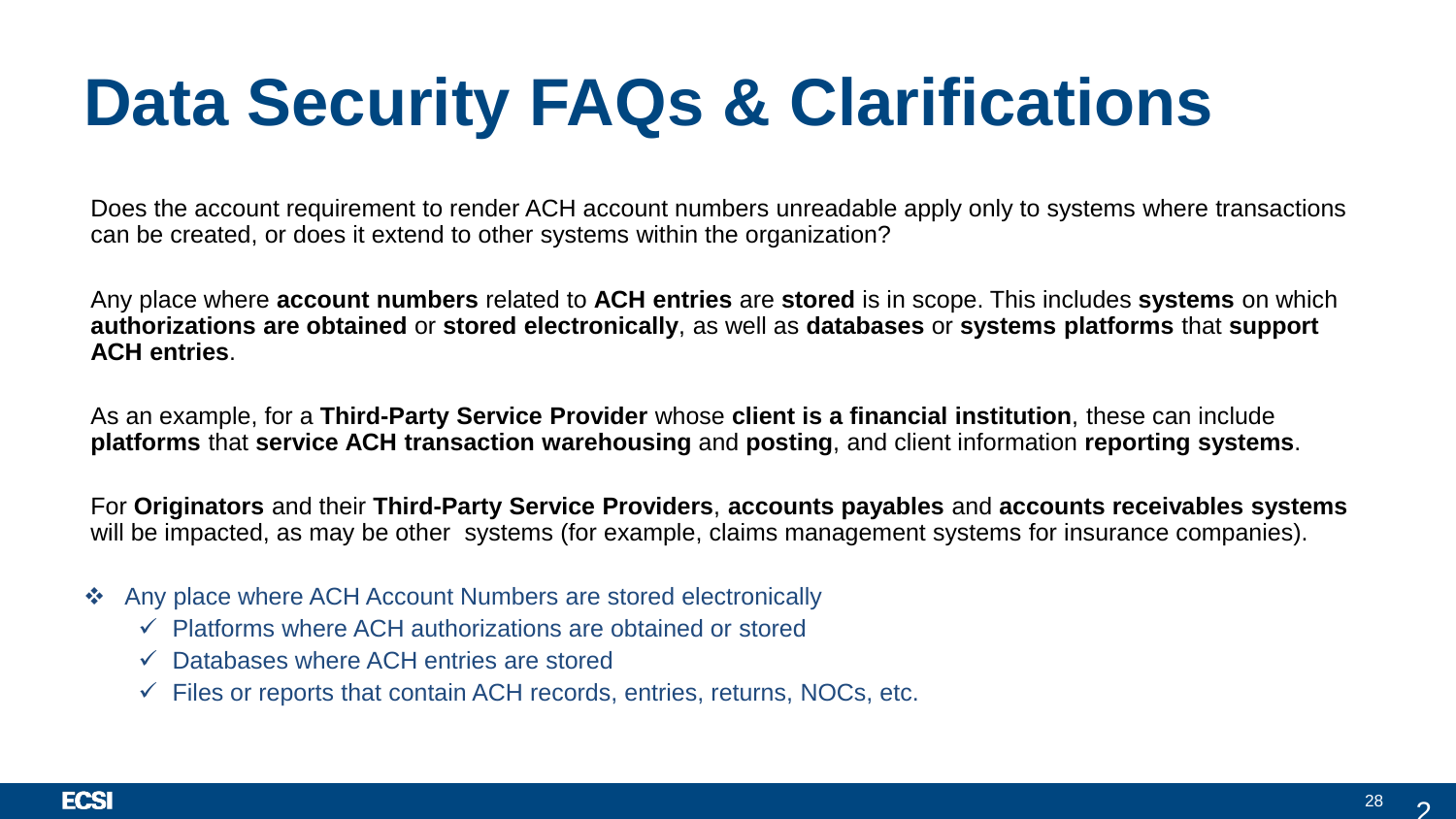We have scanned our paper authorizations and ACH records into our database for easier storage. Does the new rule apply to the scanned documents even though the same documents in paper form would not be covered?

Yes. Although the new rule does not apply to the storage of ACH account information in physical, paper form, the **requirement to render the account information unreadable DOES apply** if these paper authorizations or other **documents containing ACH account numbers**  are **scanned** for **electronic record retention** and **storage purposes**.

 Requirement applies to scanned images containing ACH Account Numbers stored electronically

 $\mathcal{Q}$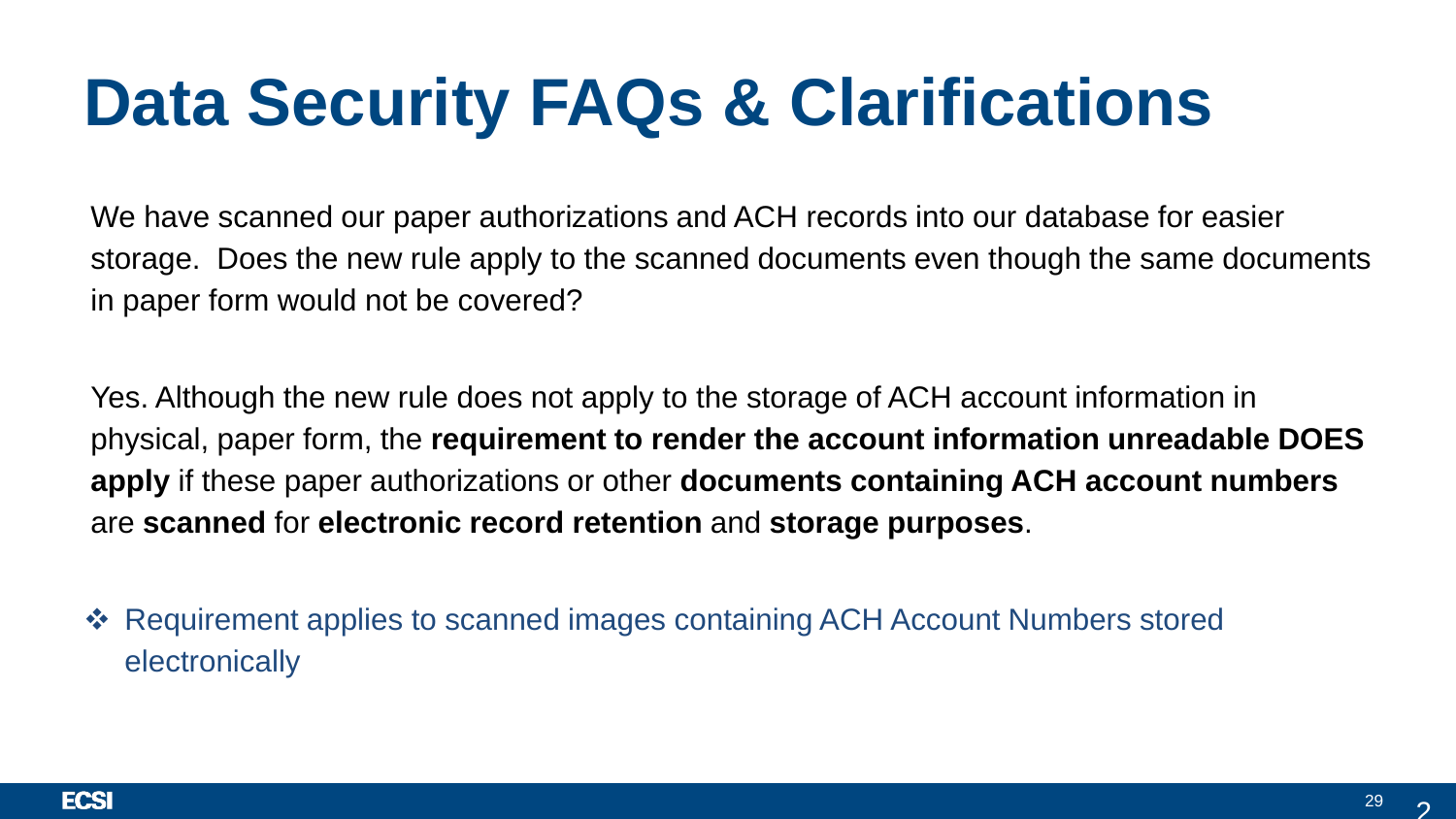Do the NACHA Operating Rules prescribe the specific manner in which data at rest must be rendered unreadable?

No. The **Rules are neutral** as to the **methods/technologies** that may be used to **render data unreadable while stored at rest electronically**. Encryption, truncation, tokenization, destruction, or having the financial institution store, host, or tokenize the account numbers, are among options for Originators and Third-Parties to consider, but each **Originator** or **TPSP** will need to **make its own business decision in consultation with its legal counsel and technology providers**.

- ◆ NACHA is neutral regarding a specific method or technology to be used, but requires that a commercially reasonable method be used
	- $\triangleright$  determine if the business practice is considered commercially reasonable based on the business model and risk profile
	- $\triangleright$  consult with advisors, legal counsel and risk department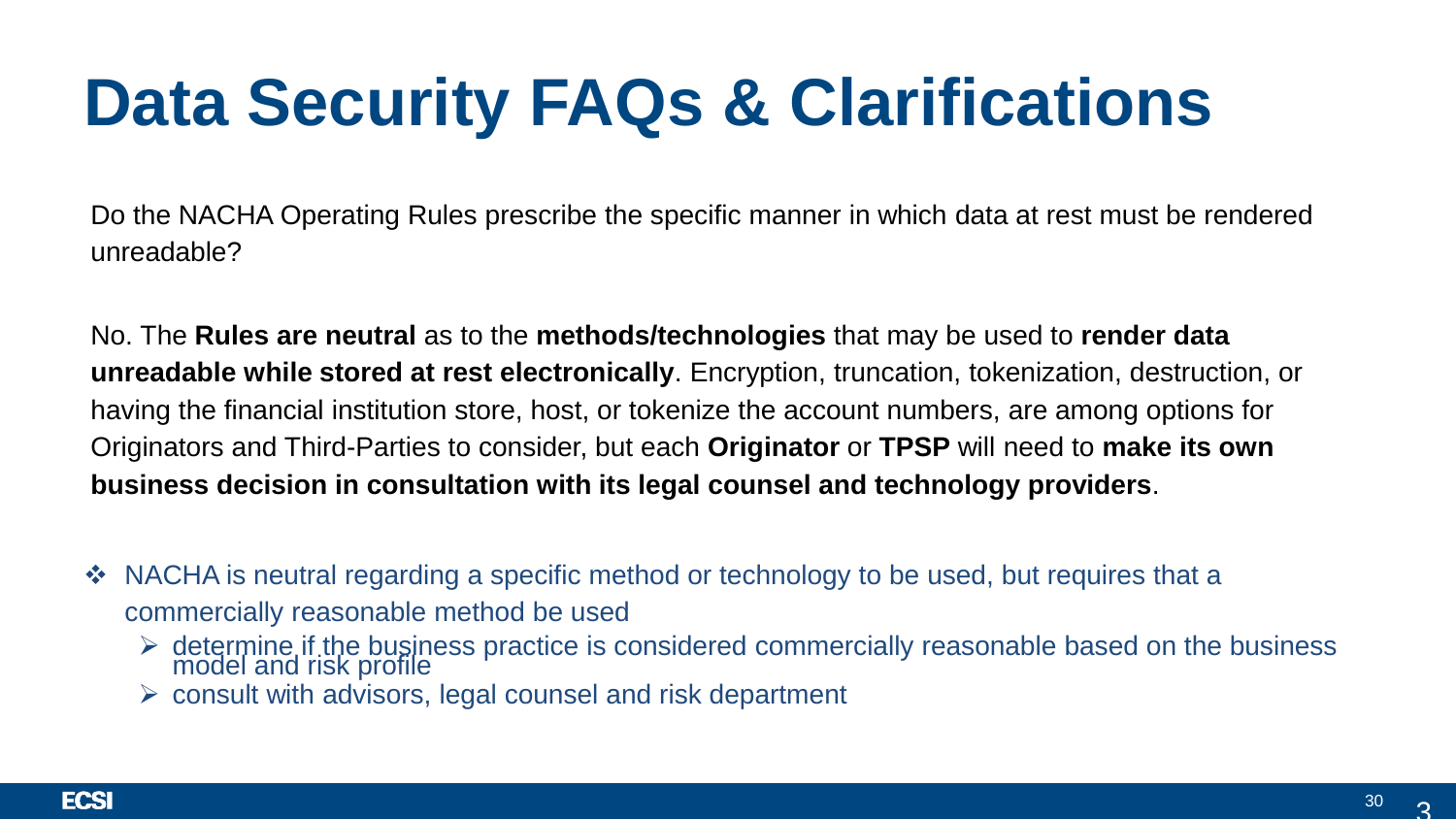Our electronic documents are stored on platforms that are not encrypted, but access is restricted by access controls- e.g., passwords, etc. Data is not accessible except to those with proper credentials. Does this comply with the new rule requirement?

**No**. Although access controls such as passwords help to secure ACH-related data at rest, these do not meet the new standard. Even with the use of **various physical security controls** and **restricted access**, the **electronic data at rest** still must be **rendered unreadable**.

 $\triangle$  **ACH account information at rest must be rendered unreadable** 

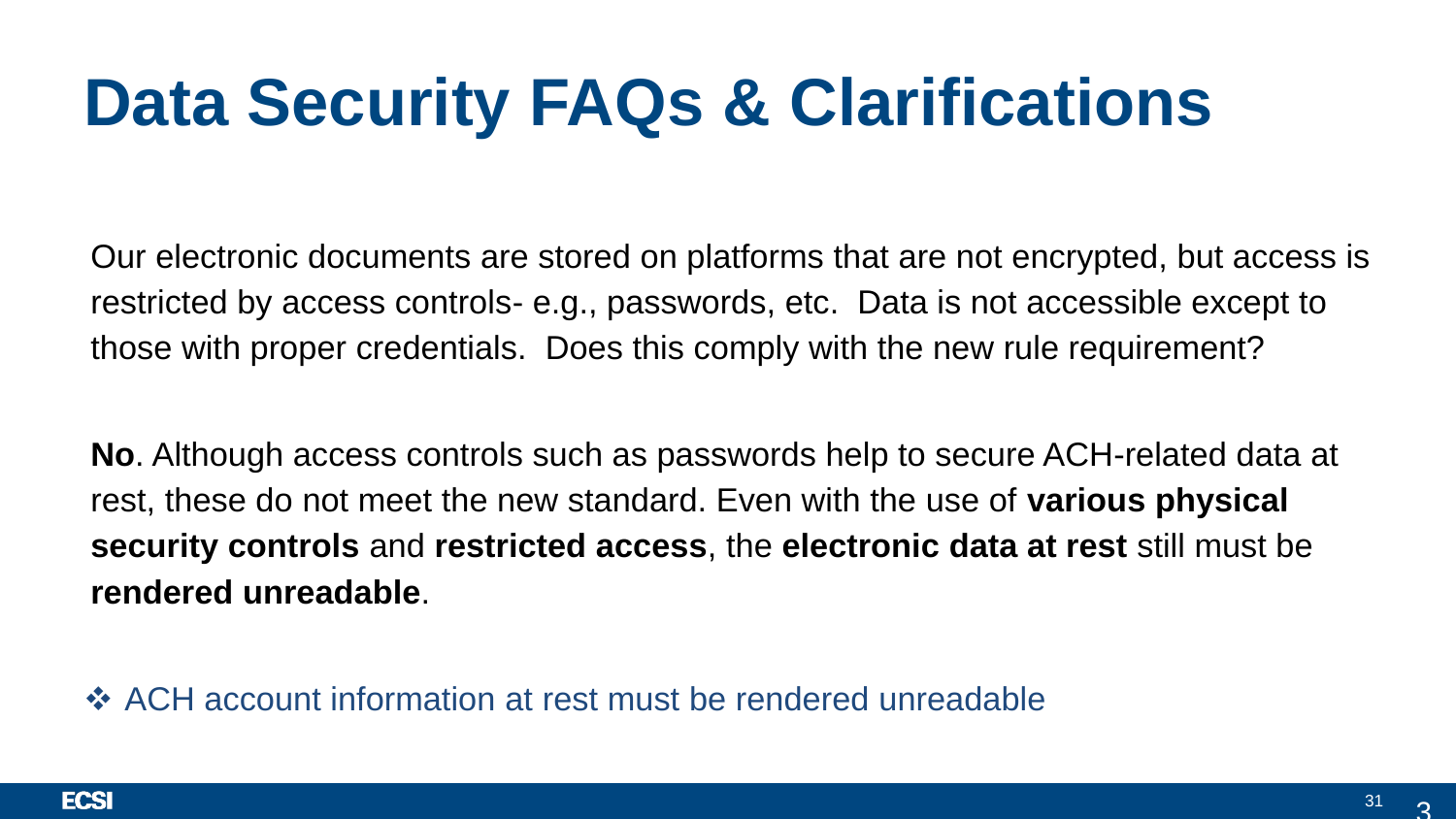What if I need access to my customer's full DFI account number in order to conduct customer service or other job-related functions? How does the new rule apply?

When access to and the **ability to view a customer's full DFI account number** is **necessary to perform a customer service function** or **to conduct authorized business**, the **data is considered "active" and not in an at-rest state**, and the requirement that the **account number be unreadable does not apply**.

Nevertheless, even in an "active" state, the **account information must be protected** from **unauthorized use or unauthorized access** through the use of **appropriate risk controls** (such as passwords and other access controls) that **limit access to "active" data only to authorized personnel**. Once access to the account number is no longer needed to conduct a particular business function and is returned to a passive state, it must be returned to an unreadable state for storage purposes.

- ◆ Data is considered "active" if it is being used to perform a customer service function or to conduct authorized business
- Access to the data must be limited to authorized individuals with a business need for the time frame that the business need exists and further protect the data from unauthorized access using additional access controls such as passwords.

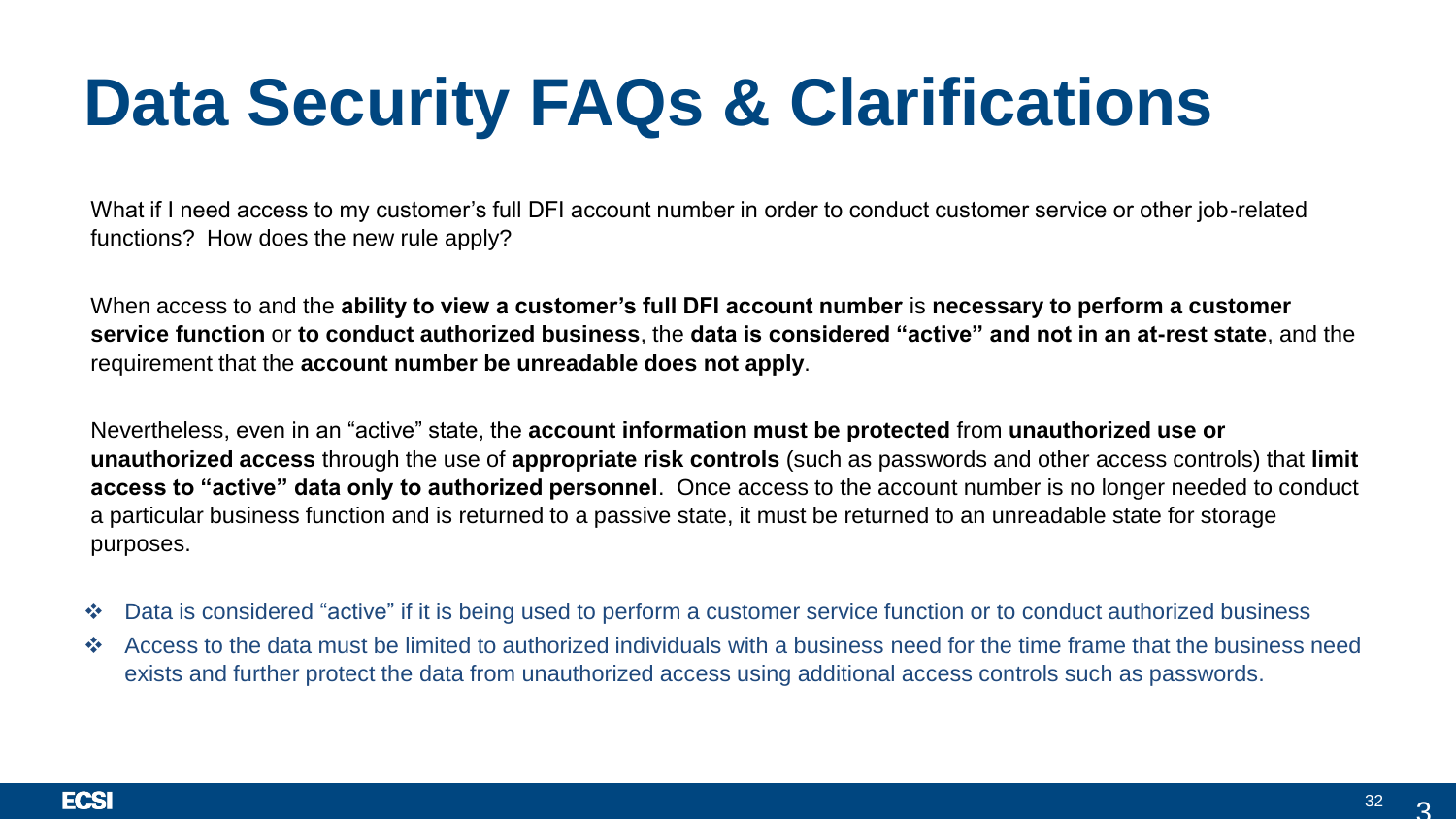# **Data Security Requirements**

ACH Originators must protect deposit account information by rendering it unreadable when stored electronically

- $\triangleright$  any place where account numbers related to ACH entries are stored electronically
- $\triangleright$  data at rest must be unreadable

Applies to ACH Entries

- $\checkmark$  Credit and Debits
- $\checkmark$  Consumer and Corporate

Does not include

- $\triangleright$  Payment Methods other than ACH
- ▶ Routing Numbers, Account Type, Account Holder Name

Requirement applies to non-consumer Originators

- $\checkmark$  non-FI Originators
- $\checkmark$  Third-Party Service Providers (TPSPs) & Third-Party Senders (TPSs)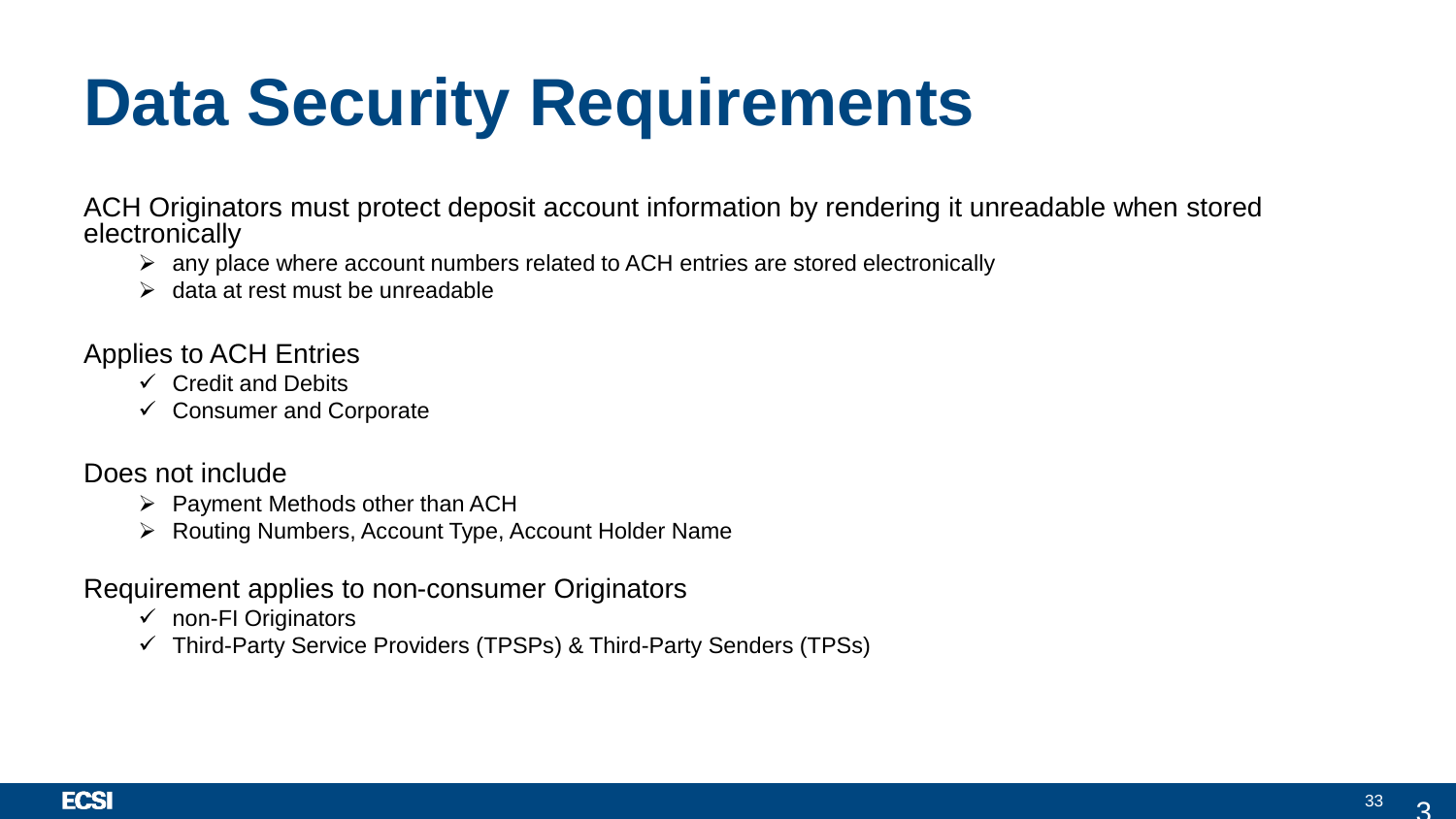### **Data Security Considerations**



Are you the ACH Originator or do you use a Third-Party Service?



Determine your total ACH Volume? Which threshold applies?



Identify areas where ACH Entries are obtained or stored electronically.



Consult with your IT staff and partners, contact your Bank, payments and technology Vendors.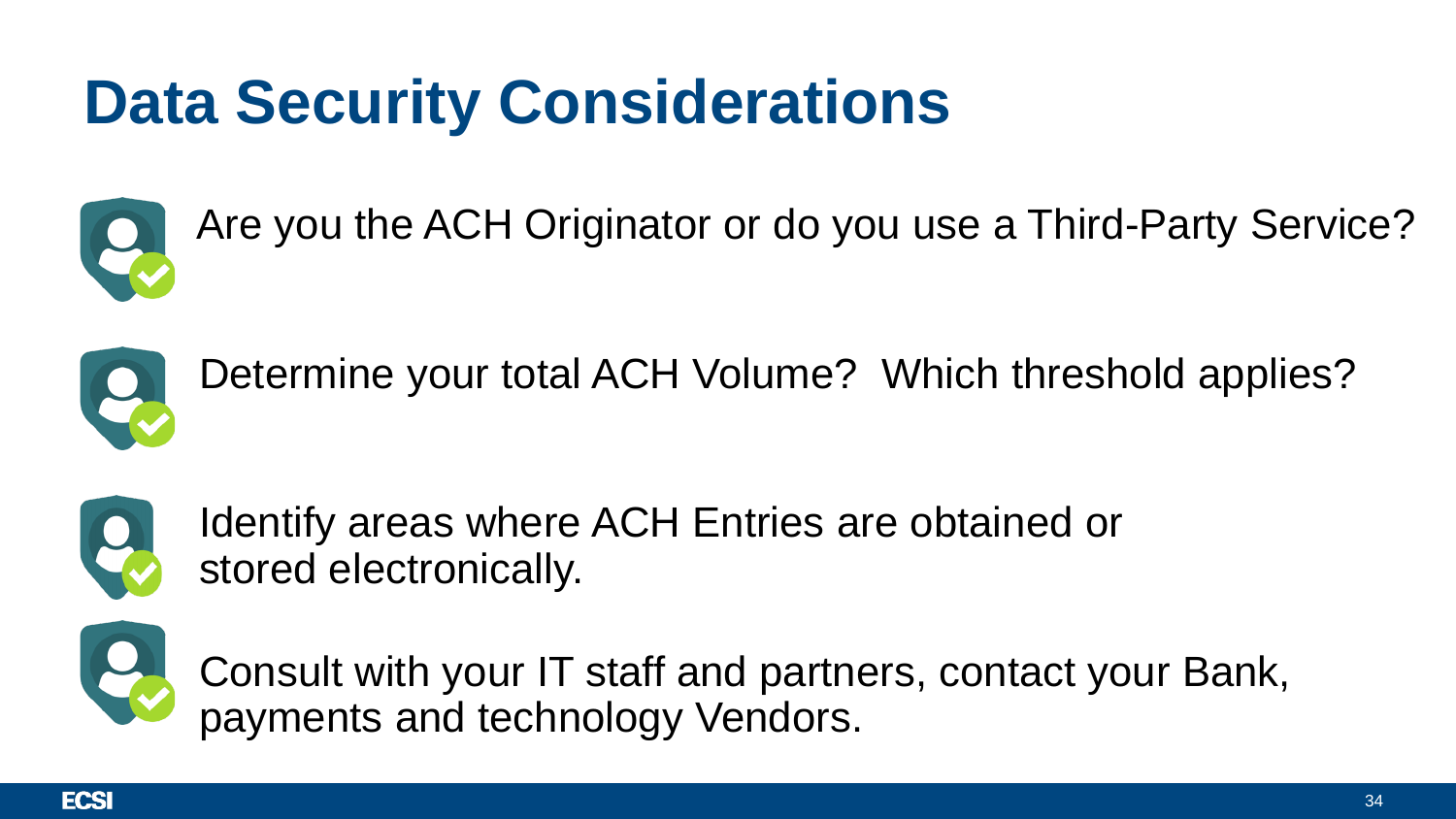#### **SUMMARY & RESOURCES**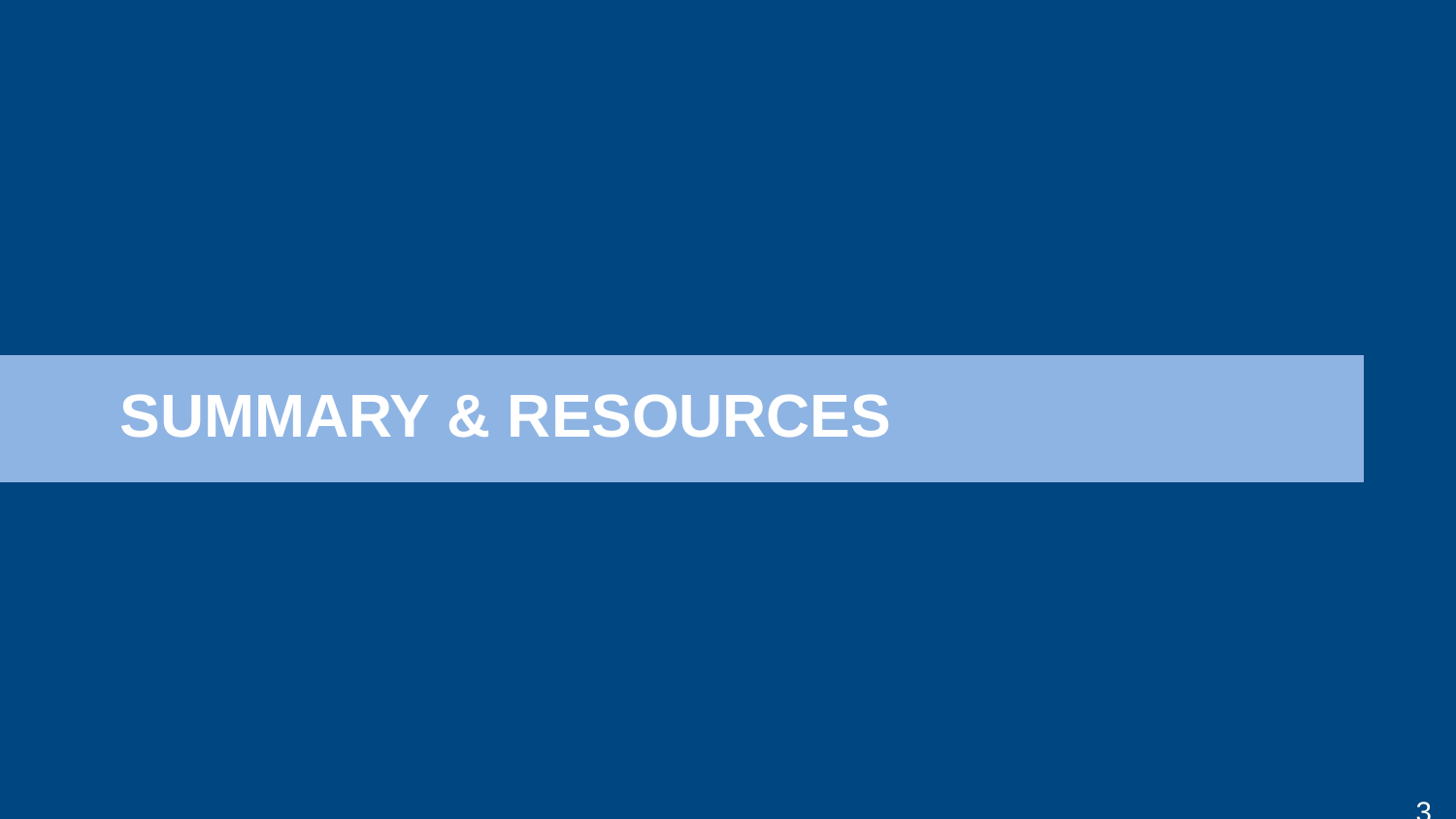# **Supplement Fraud Detection Summary**

❖ Supplementing Fraud Detection Standards for WEB Debit

The first time a **consumer checking account** is used for an **electronic (ACH) payment**, if the payment is taken or initiated over an **online channel**, the **account number must be validated first**.

• **Effective Date**, **March 19, 2021**

NACHA will not enforce this rule for an additional period of one year from the rule's effective date with respect to covered entities that are working in good faith toward compliance, but that require additional time to implement solutions.

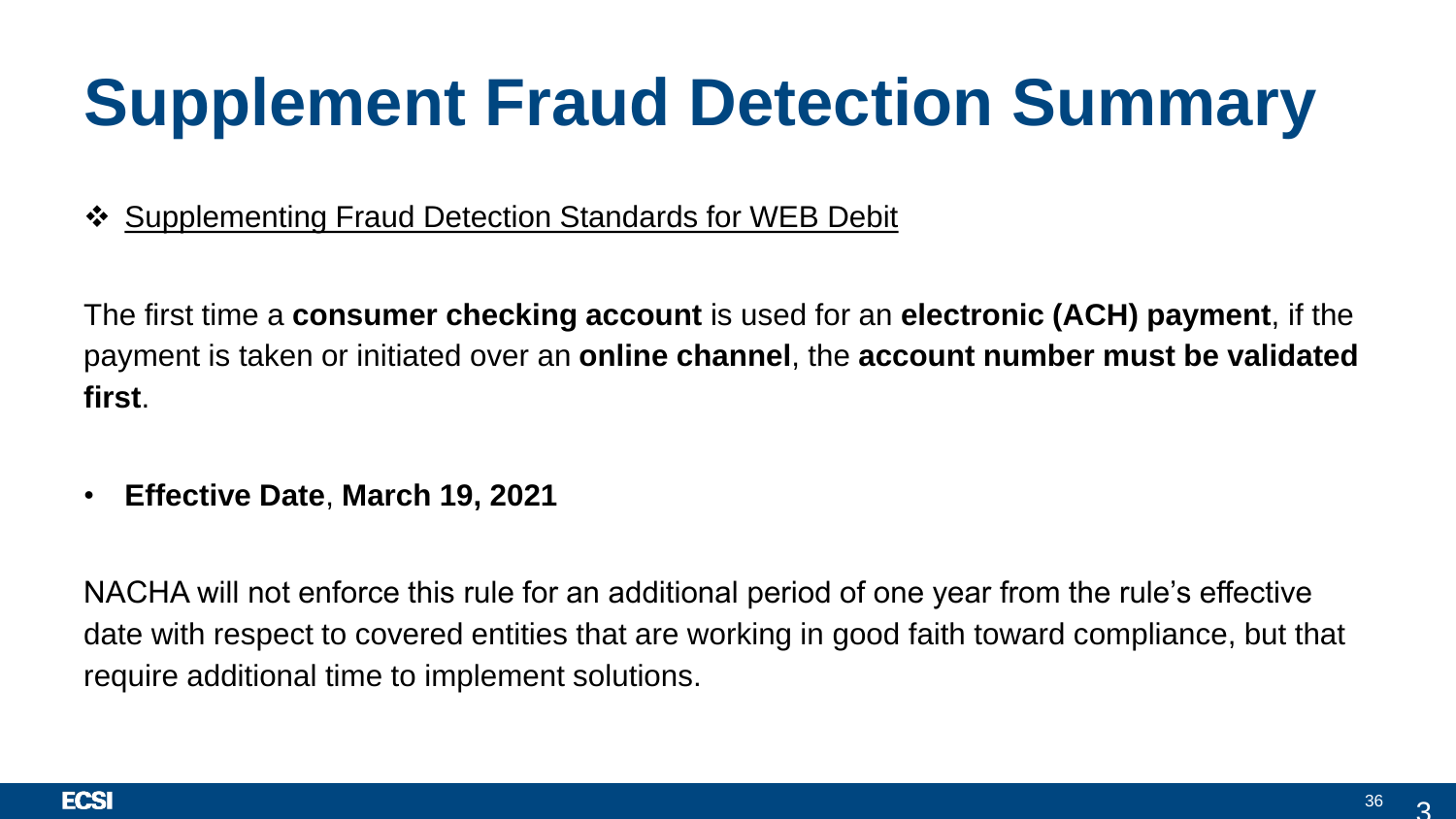# **Supplement Data Security Summary**

❖ Supplementing Data Security Requirements

The rule expands the existing ACH Security Framework rules to explicitly require large senders of payments to **protect account numbers by rendering them unreadable when stored electronically**

- **Tier 1 Effective Date, June 30, 2021** for Originators and Third-Parties with ACH **volume greater than 6 million in 2019**
- **Tier 2 Effective Date, June 30, 2022** for Originators and Third-Parties with ACH **volume greater than 2 million in 2020**

NACHA will not enforce this rule for an additional period of one year from the rule's effective date with respect to covered entities that are working in good faith toward compliance, but that require additional time to implement solutions.

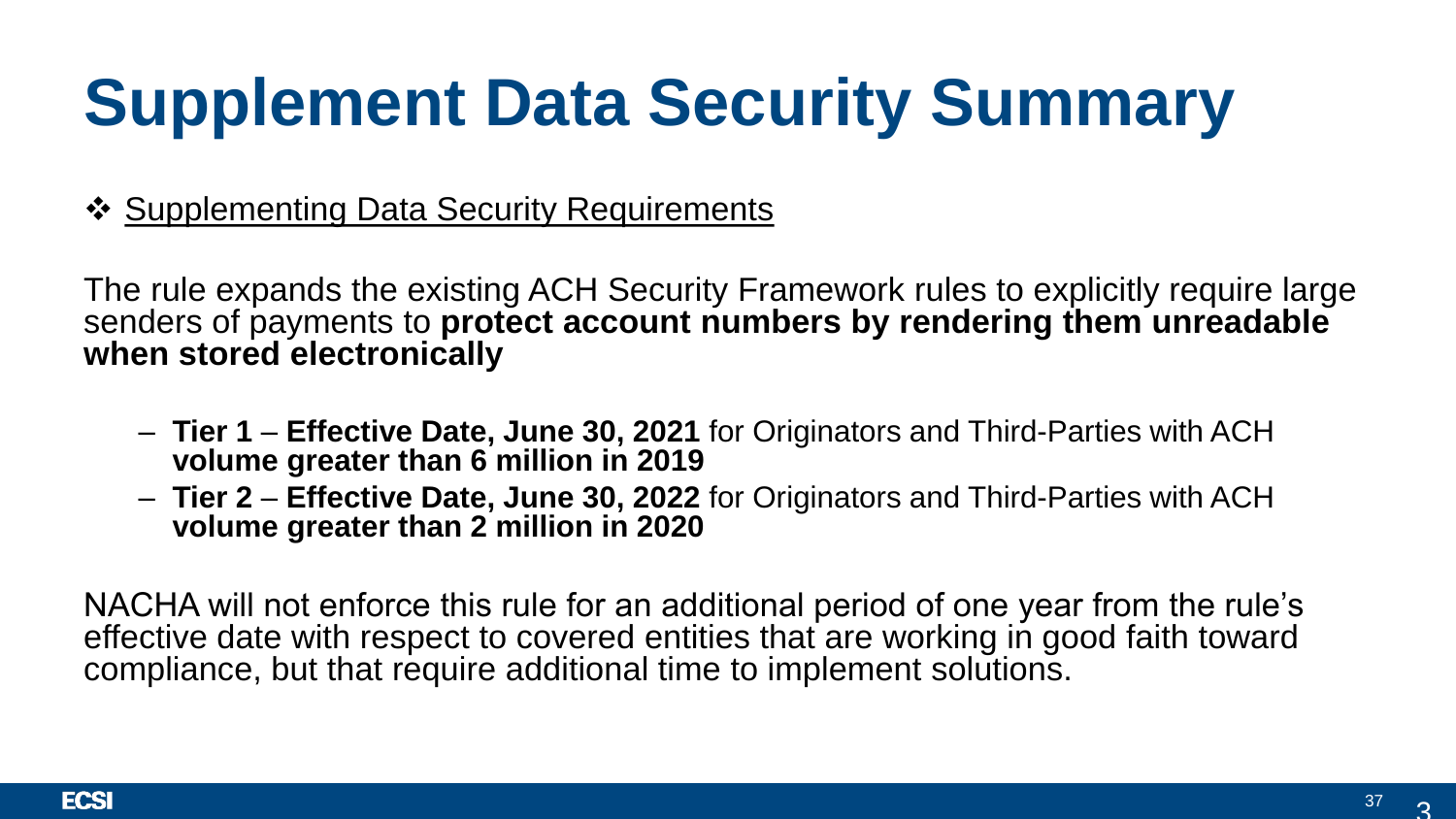### **NACHA Resources**

- ACH Rules Resources for Corporates is free to use and provides access to:
	- Sign Up for Rules News, End-User Briefings, Upcoming Rule Changes, Resources & more
	- <https://www.nacha.org/content/ach-rules-resources-corporates>
- Supplementing Data Security Requirements
	- <https://www.nacha.org/rules/supplementing-data-security-requirements>
- Supplementing Fraud Detection Standards for WEB Debit
	- <https://www.nacha.org/rules/supplementing-fraud-detection-standards-web-debits>
- ACH Operations Bulletin #7-2020, dated October 19th, 2020
	- [https://www.nacha.org/sites/default/files/2020-10/ACH\\_Operations\\_Bulletin\\_7-](https://www.nacha.org/sites/default/files/2020-10/ACH_Operations_Bulletin_7-2020_Nacha_Provides_COVID_Relief_Update_October_19_2020.pdf) 2020\_Nacha\_Provides\_COVID\_Relief\_Update\_October\_19\_2020.pdf
- Account Validation Resource Center
	- <https://www.nacha.org/content/account-validation-resource-center>
- Account Validation Webinar Series, February 16th to 19th, 2021
	- Complimentary, hosted by NACHA's Preferred Partners
	- visit:<https://www.nacha.org/events/account-validation-webinar-series-0>